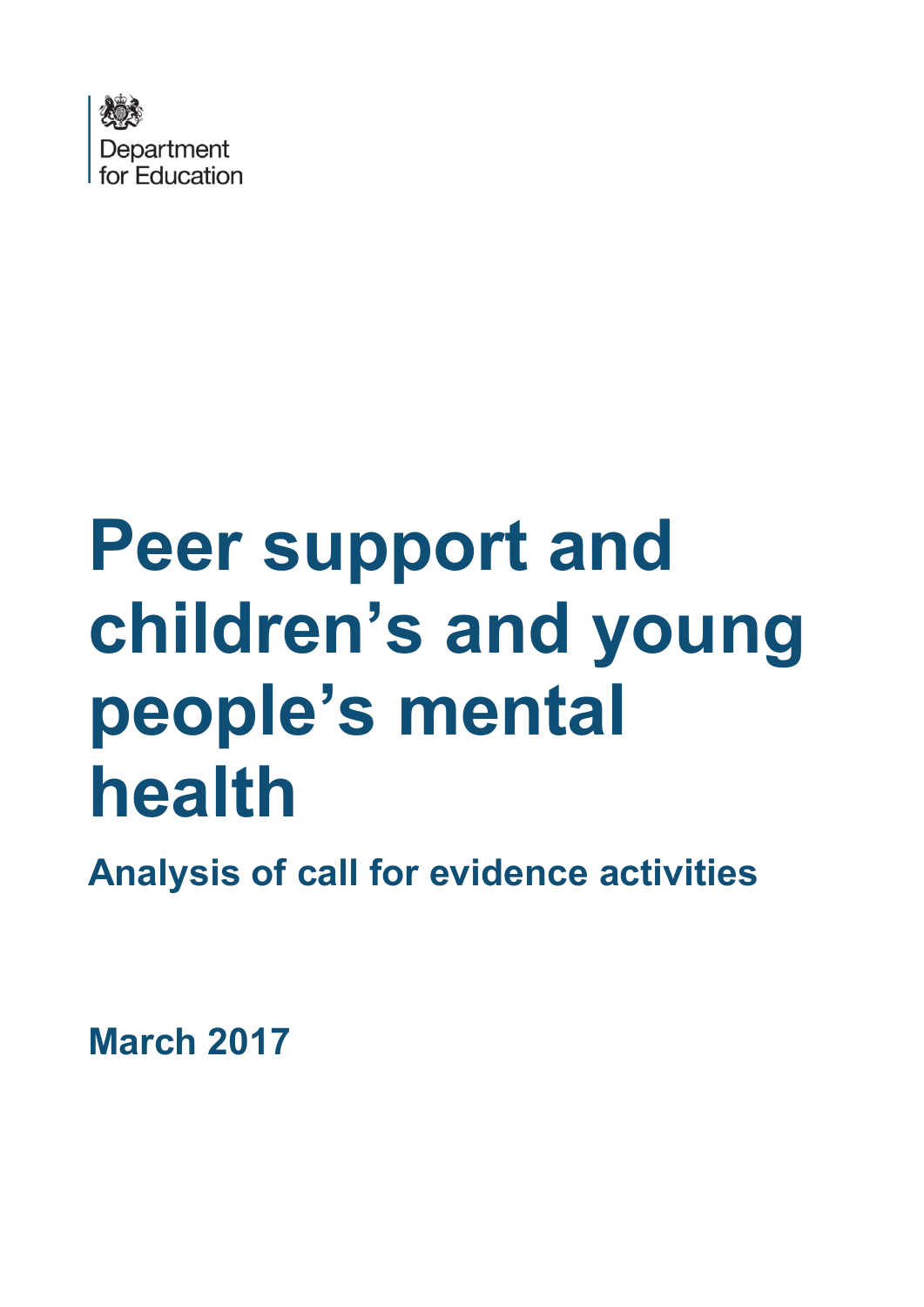# **Contents**

| Summary                                                             | 3  |
|---------------------------------------------------------------------|----|
| Introduction                                                        | 6  |
| Peer Support                                                        | 8  |
| Rationale                                                           | 8  |
| What we mean by peer support                                        | 8  |
| Terms                                                               | 8  |
| Evidence                                                            | 9  |
| Involvement                                                         | 10 |
| <b>Vulnerable Groups</b>                                            | 11 |
| Analysis of findings by theme                                       | 12 |
| Interest in peer support programmes for mental wellbeing<br>1.      | 12 |
| Key features of successful peer support programmes<br>2.            | 14 |
| 3.<br>Peer support for children and young people's mental wellbeing | 16 |
| Setting up mental wellbeing peer support programmes<br>4.           | 17 |
| 5.<br>Training, information and support                             | 19 |
| 6.<br>Recognition and rewards                                       | 21 |
| 7.<br>Online support                                                | 22 |
| 8.<br>Access to specialist services                                 | 25 |
| 9.<br><b>Risks</b>                                                  | 26 |
| Annex A – Organisations that contributed                            | 28 |
| Annex $B -$ Questions from the children and young people's survey   | 30 |
| Annex $C -$ Questions from the adults' survey                       | 34 |
| Annex $D -$ Twitter poll questions                                  | 36 |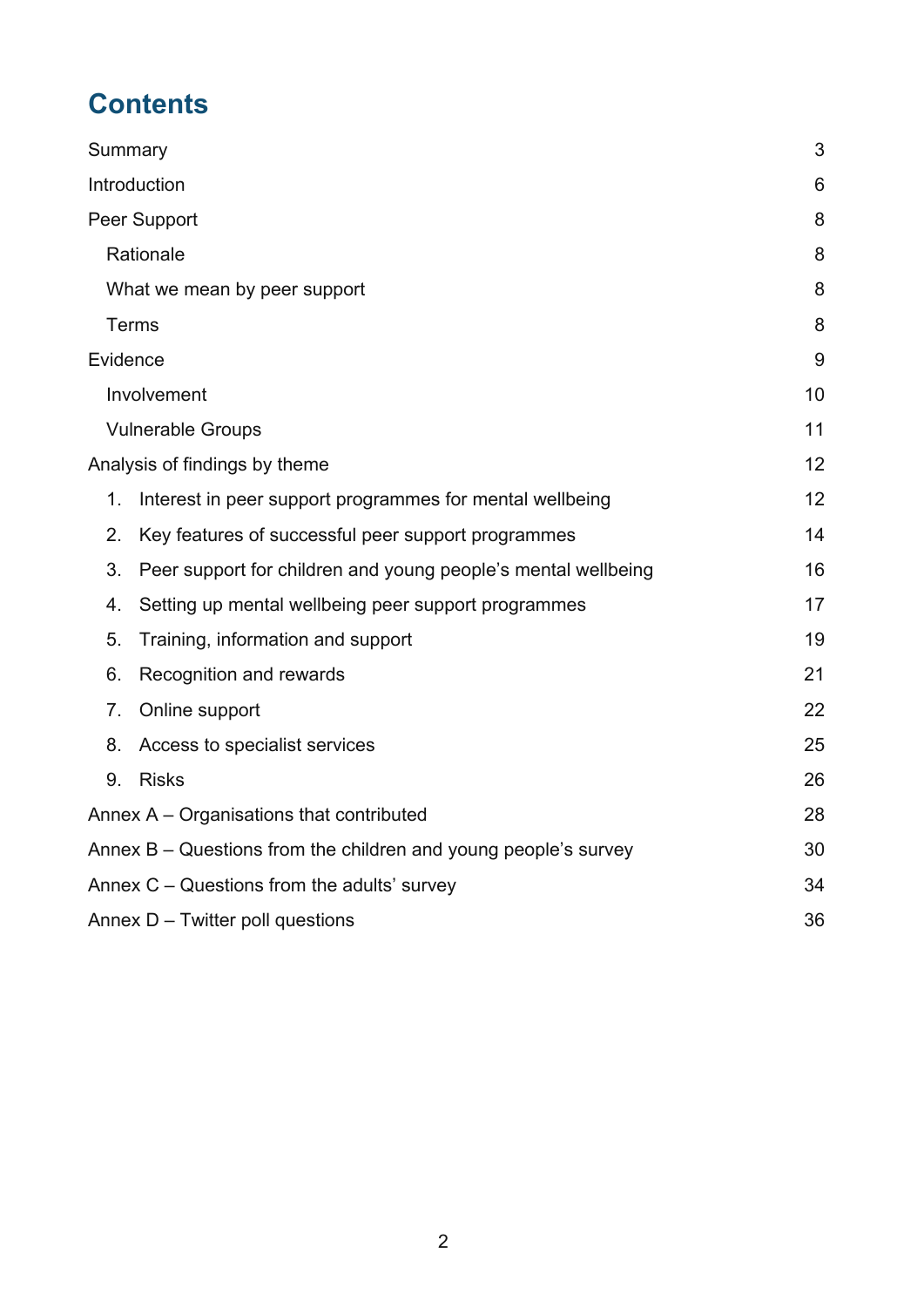# <span id="page-2-0"></span>**Summary**

We sought views and evidence in nine key areas relating to peer support:

## **1. Interest in peer support programmes for mental health and emotional wellbeing**

*Children and young people:* There was interest both in receiving and providing peer support for mental health. 50% of the 1,800 respondents in the online call for evidence said they would be interested in being a mentor/peer supporter for mental health and emotional wellbeing. Girls were more likely to be positive about this than boys.

*Adults:* Although there was a mixed response to the importance of having mentors in schools, most people felt that good peer support schemes have the potential to provide benefits.

## **2. Key features of successful peer support programmes**

*Children and young people:* They said that successful peer support programmes should be flexible and appropriate to the circumstances and users. 69% said the most important feature is that peer supporters are friendly and approachable, followed by 50% who felt they should be trained and knowledgeable.

*Adults:* 70% felt that appropriate and focused training, both for the young people and the supporting adults involved, is the key to any successful peer support programmes.

*Research review:* Studies show the importance of programmes being well run, with a clear focus, strong leadership and support throughout the school. Successful projects depend on the quality of the peer supporters who are trained, well-supported, enthusiastic and with strong communication and interpersonal skills.

## **3. Peer support for children and young people's mental wellbeing**

*Adults:* To translate good peer support practice into support for mental health and emotional wellbeing, programmes should ensure effective training, understanding of safeguarding issues, strong support and supervision structures, clear boundaries and partnership working.

*Research review:* Successful programmes are clearly planned but with a flexible approach that adapts to lessons learnt. They should be fully integrated throughout the setting, well publicised with effective leadership. Peer supporters should be well trained and supported.

## **4. Setting up mental wellbeing peer support programmes**

*Children and young people:* To encourage young people to take part in programmes they should be flexible with regards to timings and settings. The language used needs to be considered sensitively and they should involve influential pupils and teachers where possible.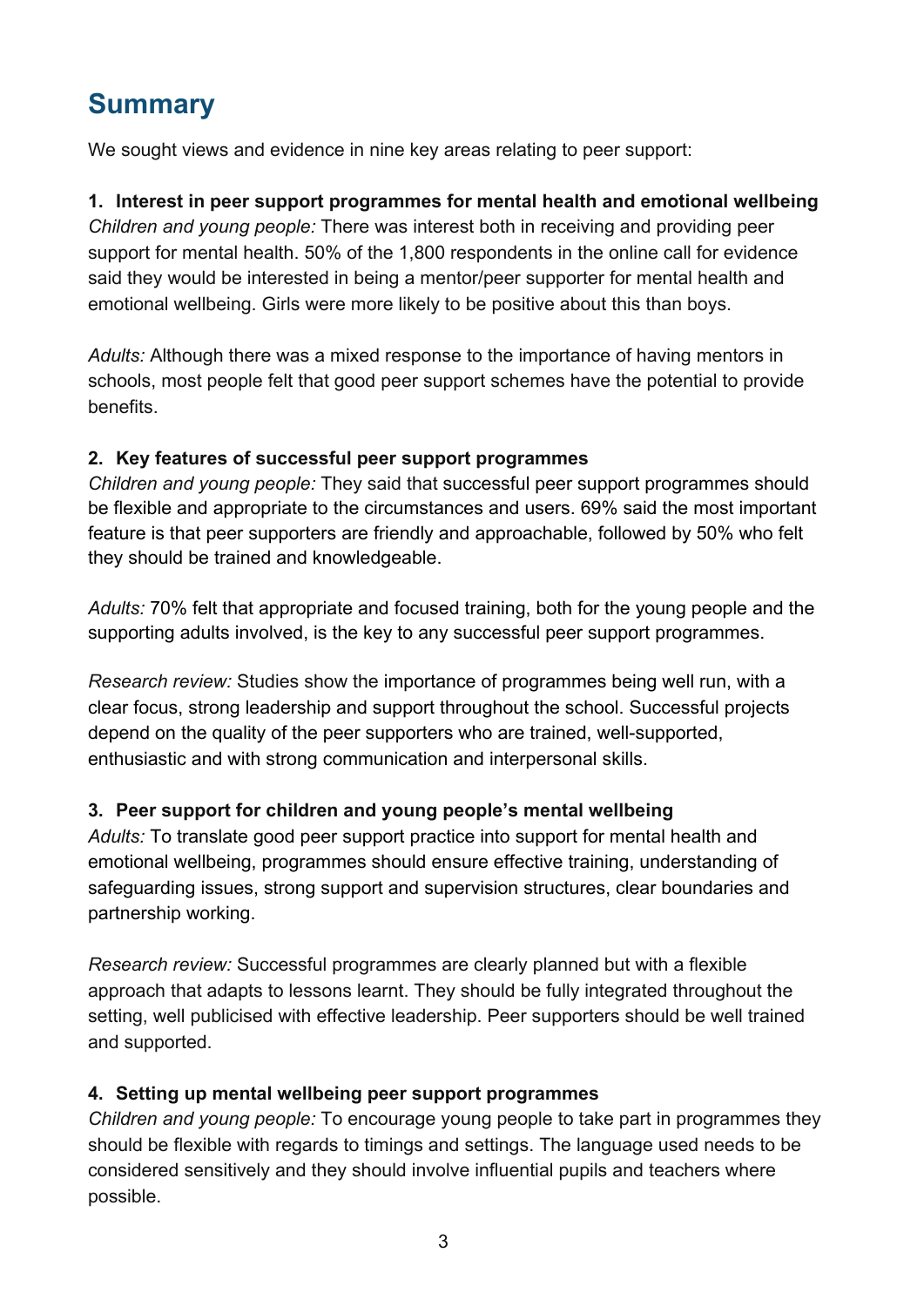*Adults:* To encourage organisations to offer programmes guidance, evidence based examples of best practice and pilots that show the effectiveness of the outcomes should be made available. There should be a range of options available so that organisations are able to choose an approach that is suitable for them.

*Research review:* To encourage children and young people's interest and participation in schemes the review found that it is important to have a clear and robust process for selecting peer supporters, and a sound mechanism for support and supervision. Prominent marketing and publicity in school can also help to encourage take-up.

## **5. Training, information and support**

*Children and young people:* 96% who responded to the online call for evidence felt that some training for participants was needed when developing and delivering peer support programmes. Training should occur before they become mentors as well as throughout the programme. It should cover the issues of confidentiality, safeguarding, role boundaries and pathways for further support.

*Adults:* All respondents listed the quality of the training (for any scheme) to be of paramount importance. This training should to be tailored to fit the needs of the young people involved and should be in addition to embedding awareness of mental health and wellbeing throughout the organisation.

*Research review:* Successful projects include well-trained young people who have a high profile and command respect throughout the organisation. Structured good quality training is important for both the adult co-ordinators and peer mentors.

## **6. Recognition and rewards**

*Children and young people:* 60% of young people said the most important recognition would be the ability to be able to refer to their peer support skills on their CV or UCAS application. Younger children felt recognition from school was the most important reward that they could be given.

*Adults:* 75% felt that having some kind of recognition or acknowledgement of their participation would encourage young people to take part in peer support schemes. This recognition should include the life-skills developed as part of the programme such as listening skills, empathy and negotiation.

## **7. Online support**

*Children and young people:* They felt that it is very important that websites should be private and that the information they hold should be protected. They want to be confident that what they share is anonymous. They would need to feel confident about the quality of the website and the integrity of the person with whom they were sharing details.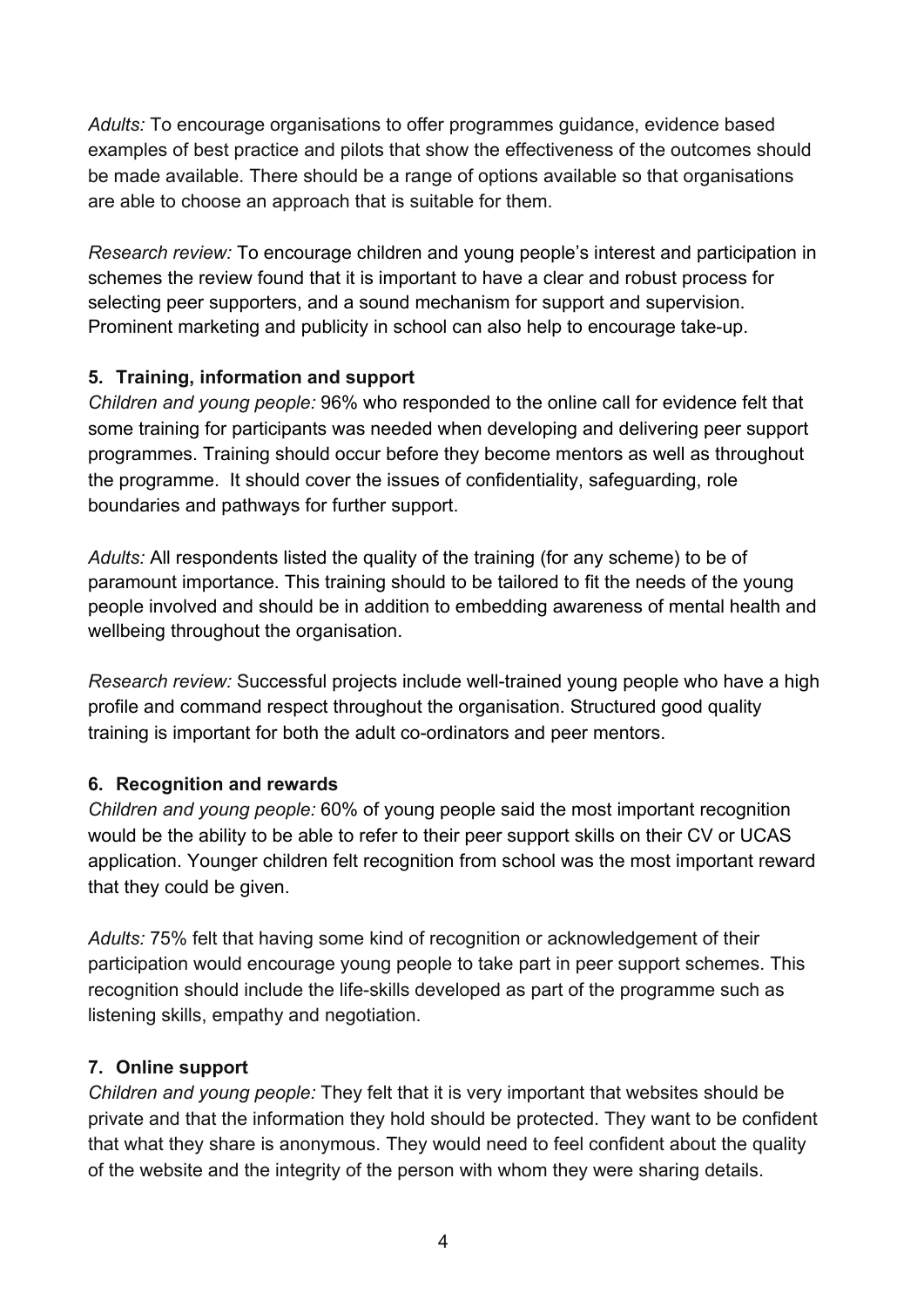*Adults:* They considered the most important feature to be the content of the website; its accuracy, reliability and the appropriateness for the young people using it. It should be clear, factual and non-stigmatising and young people should be able to know that they are able to trust the advice.

*Research review:* A key benefit of on-line programmes is that they offer anonymity, avoiding the fear of a mentor being able to share personal information about the mentee with the wider community. Some studies suggest that this can be more suited to males, who typically are less likely than females to seek professional help.

## **8. Access to specialist services**

*Adults:* Adults felt that peer support can be a helpful early intervention and a stepping stone to further services as necessary. However there was widespread agreement that it is vitally important that any peer support system is fully integrated into an easily accessible support network of adult and clinical support.

*Research review:* It identified gaps between levels of support as a critical factor in the success of programmes. Adult support and supervision of peer mentors is key to establishing effective peer support programmes, with the young people knowing where to seek further help.

## **9. Risks**

*Adults:* They felt that the greatest risks come through inadequate training, support and supervision of those providing the peer support. Concerns were raised about safeguarding, confidentiality and ensuring children and young people have the right knowledge or experience to support their peers.

*Research review:* This identified the main risks to successful delivery include conflicting priorities within the organisation, low take-up of programmes from the pupils and possible negative impacts on participants.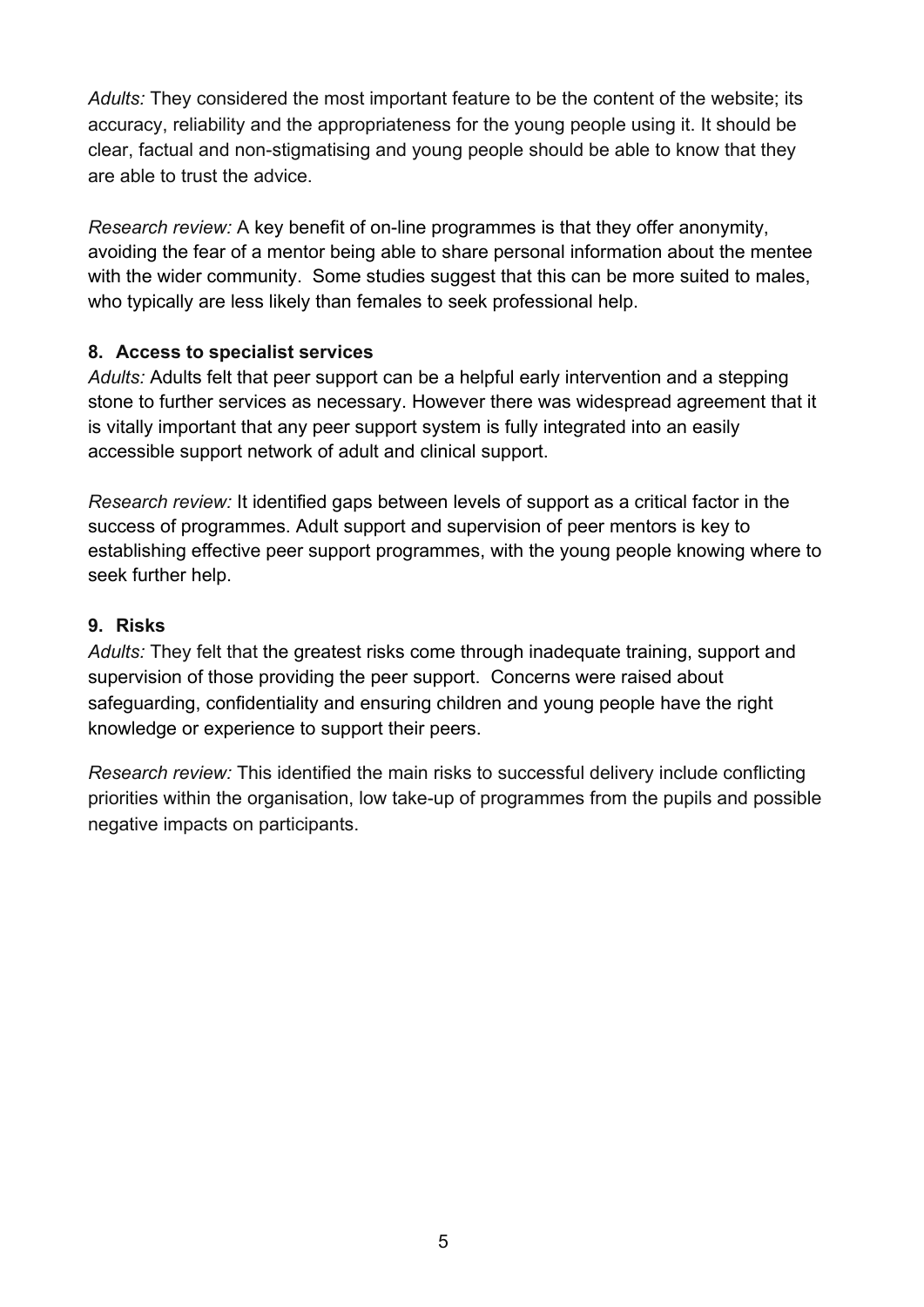# <span id="page-5-0"></span>**Introduction**

It is the Government's ambition that all young people achieve as well as they can academically and leave school prepared for life in modern Britain. Supporting them with managing their mental health and wellbeing is a vital underpinning to this aim.

We know that around one in ten children and young people aged between 5-16 years have a diagnosable mental health disorder, which is an average of three in every classroom, and that a further four or five children per class potentially have less severe problems or conditions. That is why the Government will be investing an additional £1.4 billion in children and young people's mental health services before 2020. However, as the *Future in Mind[1](#page-0-0)* report made clear, providing more specialist services is not enough on its own to meet the challenges we face in improving mental health outcomes. There needs to be a greater focus on prevention and early intervention.

Schools and colleges have an important role to play in supporting the resilience and mental health of children and young people. We are committed to helping schools and colleges to support children and young people's mental health, putting the information, tools and working practices in place that will enable them to both provide appropriate support themselves and to work collaboratively and effectively with health services and other providers.

To make a real difference we need to listen to young people and capture the enthusiasm they have for driving better mental health and wellbeing themselves. Young people have told us<sup>[2](#page-5-1)</sup> that when they need information or help for mental health concerns, apps or websites and their friends are the two sources they most frequently turn to first. They have also said that they would like to see more peer support available as a way of supporting their mental wellbeing and that they would like more settings to offer safe, effective programmes.

This report summarises and presents the findings from a range of activities undertaken by the Department for Education to develop our understanding and find out more about people's knowledge and experience of peer support for children and young people's mental health. This included support available within schools, in community settings and online. We wanted to better understand what best practice looks like, what training or accreditation it might include and how peer support fits within the range of mental health support available.

The call for evidence was part of work led a Steering Group and an Advisory Group. It comprised a range of workshops, an online call for evidence, a literature review and polls

<span id="page-5-2"></span> $\overline{a}$ 

<sup>&</sup>lt;sup>1</sup> [Future in Mind](https://www.gov.uk/government/uploads/system/uploads/attachment_data/file/414024/Childrens_Mental_Health.pdf)

<span id="page-5-1"></span><sup>&</sup>lt;sup>2</sup> [YoungMinds CYP and families engagement report](https://www.gov.uk/government/uploads/system/uploads/attachment_data/file/413411/Young_Minds.pdf) and [Youth Select Committee report](http://www.parliament.uk/youthselectcommittee-2015)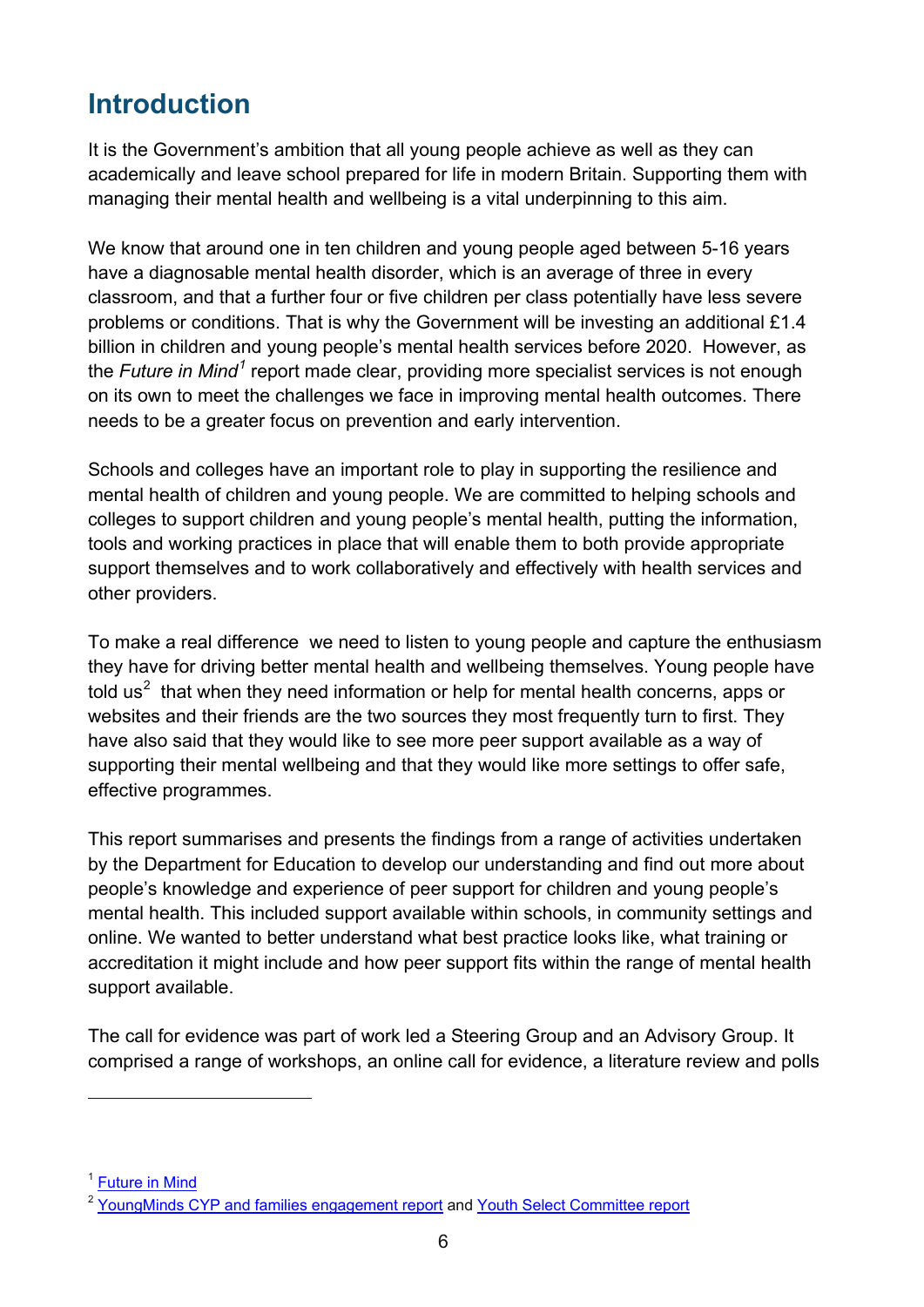on social media. There was a strong focus on ensuring maximum engagement with young people to ensure we reflected their views.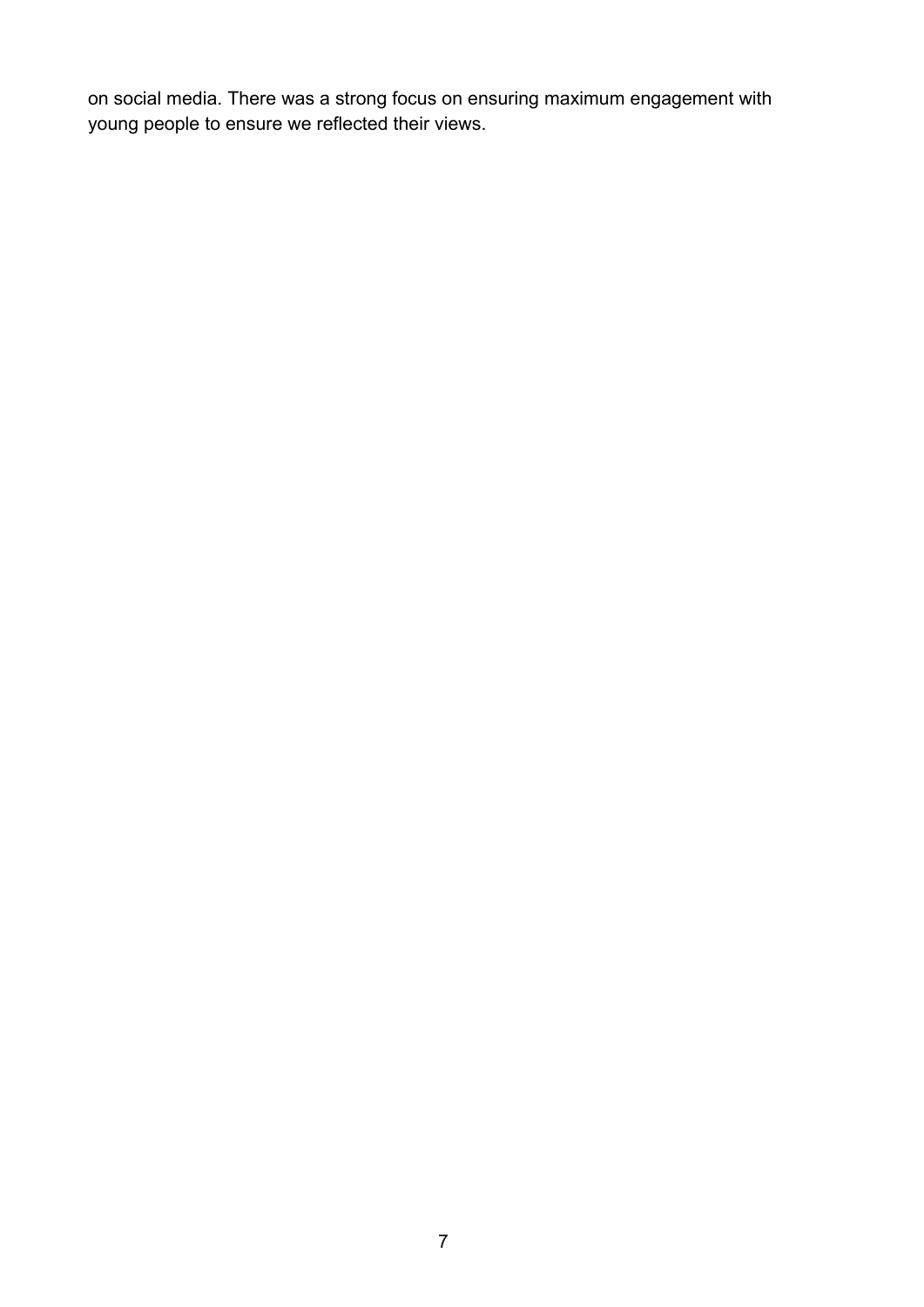# <span id="page-7-0"></span>**Peer Support**

## <span id="page-7-1"></span>**Rationale**

Peer support programmes, in schools, colleges, community setting and online, have the potential to provide effective early support in a format that young people prefer. Good schemes with well-trained mentors and a comprehensive support structure can help to identify issues and can prevent them from escalating. When necessary they can provide effective pathways to specialist support. They can create an environment which promotes good mental wellbeing, and where young people have the skills, confidence and knowledge to give and ask for help from one another.

This should happen within a 'safe' structured system, which, if young people want it, recognises and accredits the support they are providing. If young people are accessing online support, they need to have enough knowledge to know what to look for.

Many schools already provide peer support schemes on a wide range of topics including friendships, transition and bullying. Some already run peer support programmes for mental health. Many other organisations outside of school settings have also developed schemes for peer support, including online approaches.

## <span id="page-7-2"></span>**What we mean by peer support**

Peer support can encompass a variety of models and levels of formality from helping a friend discuss emerging issues, through buddying and befriending schemes, to formal 1:1 and group support sessions within supportive environments. It is equally about promoting good mental wellbeing for all and supporting those with problems.

Peer support is not a replacement for specialist support from a mental health professional but it should help to signpost those who need it to the appropriate services and might help to complement it going forwards.

## <span id="page-7-3"></span>**Terms**

**Peers** = friends or contemporaries, including an older young person, or a near-peer.

**Mentor / peer supporter** = children and young people who listen to their peers issues and difficulties and provide appropriate support.

**Mentees** = children and young people with concerns, issues or problems who talk to their peers and receive appropriate support from them.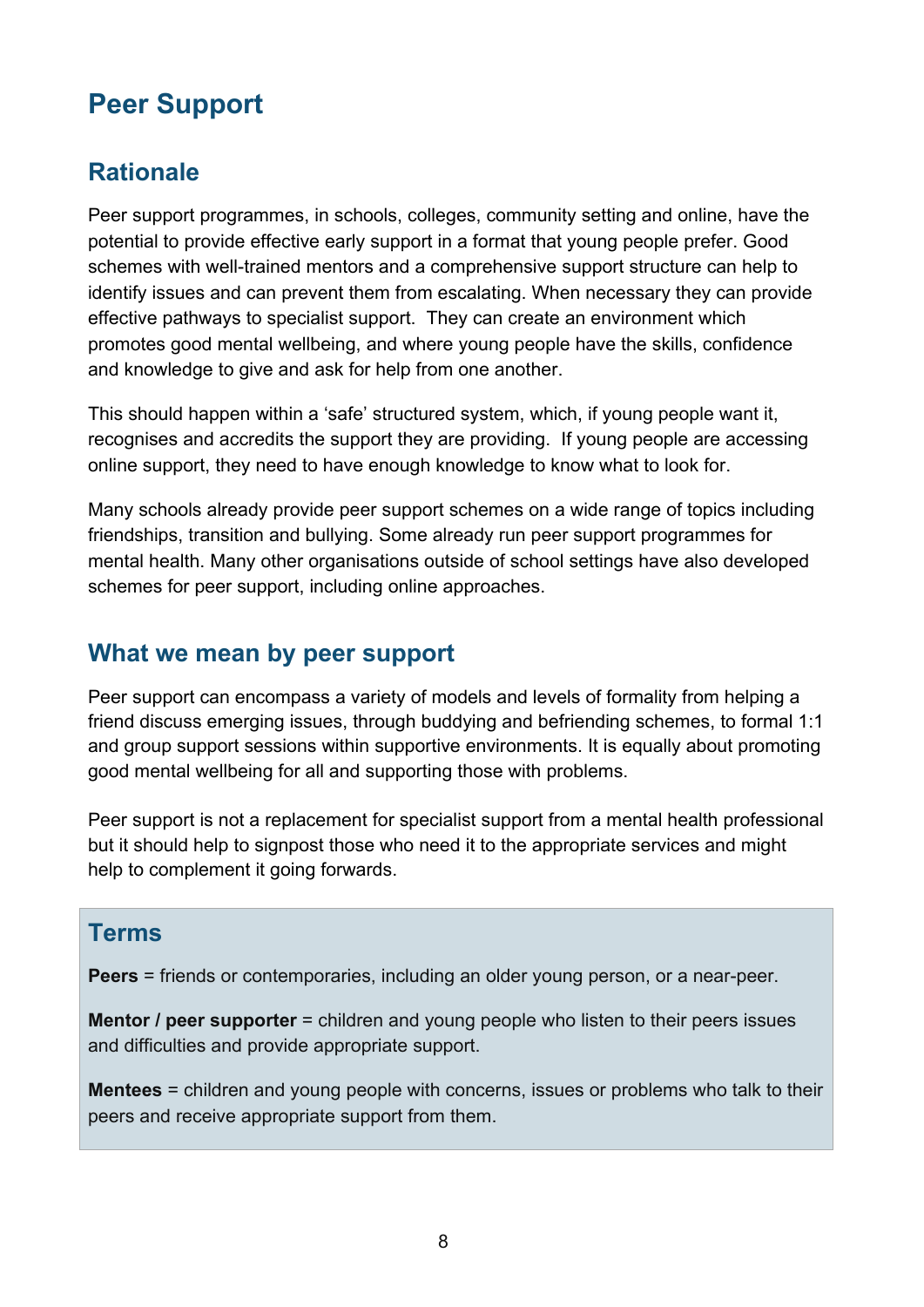# <span id="page-8-0"></span>**Evidence**

 $\overline{a}$ 

In order to develop our understanding and evidence base about peer support for children and young people's mental health we undertook several actions to find out what best practice looks like, how settings could be encouraged to provide programmes, what training and accreditation might be needed and how and where peer support fits within wider mental health support and treatment offers. We asked for evidence and experiences of peer support across a range of settings; schools, colleges, community settings and online.

- We established a Steering Group and an Advisory Group in December 2015, comprised of a range of practitioners, academics and experts, with the aim of identifying ways to increase and improve the quality of peer support for mental wellbeing made available to children and young people by schools. They have been working with us to consider the outcomes of the evidence gathering and will make recommendations about the key features of good peer support programmes and what we can do to encourage more excellent practice;
- We launched two national online calls for evidence<sup>[3](#page-5-2)</sup> in February 2016 to find out more about children, young people's and adult's knowledge and experiences of peer support for mental health and wellbeing;
- We ran a series of thematic workshops with stakeholders in February and March. There were four workshops with adult stakeholders that were focused around: vulnerable children, schools, the Voluntary and Community Sector and families;
- We ran a series of young people's workshops in March. There were five workshops with young people that were organised with the kind support of the National Citizen's Service, the National Children's Bureau, British Youth Council, Kids – a charity for disabled children, young people and their families, and Riverside School – a community special school for children 4-19 with severe and profound learning difficulties. The young people involved ranged in age from 13-23 years and had varying levels of experience of peer support;
- We identified that although there have been programmes and projects about peer support for which evidence has been published, there has been no central

<span id="page-8-1"></span> $3$  The children and young person's survey was quantitative and the adults' survey collected qualitative data. The survey questions are given in Annex B and C. Both the adult and children and young people's calls for evidence utilised an opportunity sample. Links to the survey were shared online via the DfE consultation website. 987 children/young people responded via the DfE site and 827 children/young people responded via NSPCC. The responses cannot be assumed to be representative.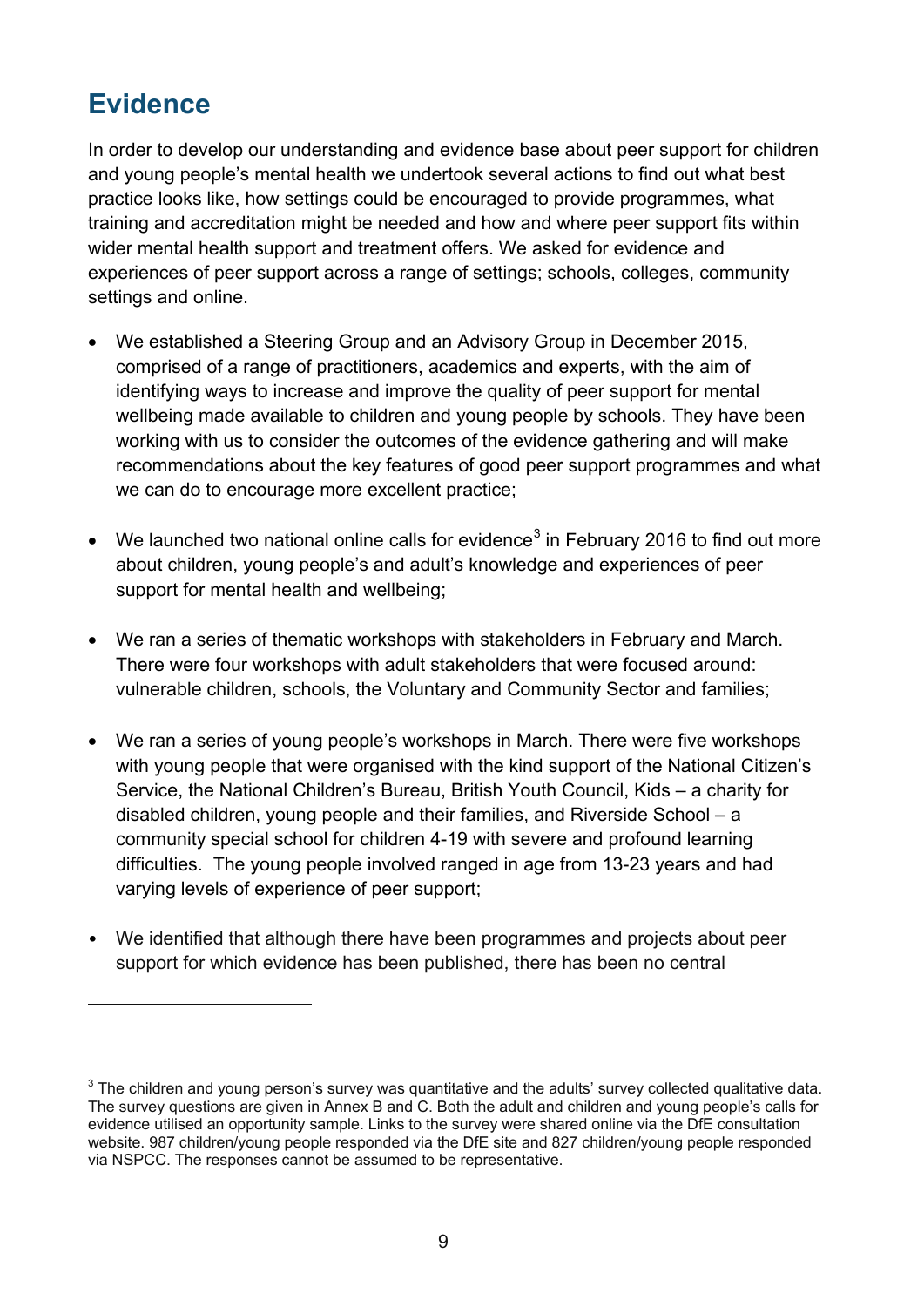assessment of their effectiveness or comparison of the different approaches. Therefore we commissioned a literature **Research Review** [4](#page-8-1) which looked at peer support interventions for school-age young people from the past 10 years, including international evidence where available. It described the key features of the models; summarised the available evidence for their effectiveness, evaluating the robustness of their evidence; considered the reasons for the success or failure of projects; and provided recommendations on what the evidence indicates that the key features of successful peer support programmes are.

- We undertook a series of 'flash' Twitter polls throughout February and March, which asked a short-lived 'question of the week'.<sup>[5](#page-9-1)</sup>
- We asked all groups how parents and families could best be engaged with peer support programmes.

Details of the organisations that were involved in our evidence gathering are given in Annex A. We are grateful to all the external organisations who encouraged their young members to take part in the survey, including the British Youth Council and the NSPCC.

## <span id="page-9-0"></span>**Involvement**

 $\overline{a}$ 

There were approximately 1,800 responses from young people to our online call for evidence, including 827 responses from the NSPCC.

There were 113 adult responses to our online call for evidence.

The flash Twitter polls received 741 responses.

52 adults and over 30 young people attended our workshops.

<span id="page-9-2"></span><sup>&</sup>lt;sup>4</sup> Link to Research review? (not sure if it will be published alongside this report)

<span id="page-9-1"></span> $5$  Further details of the Twitter polls are given in Annex D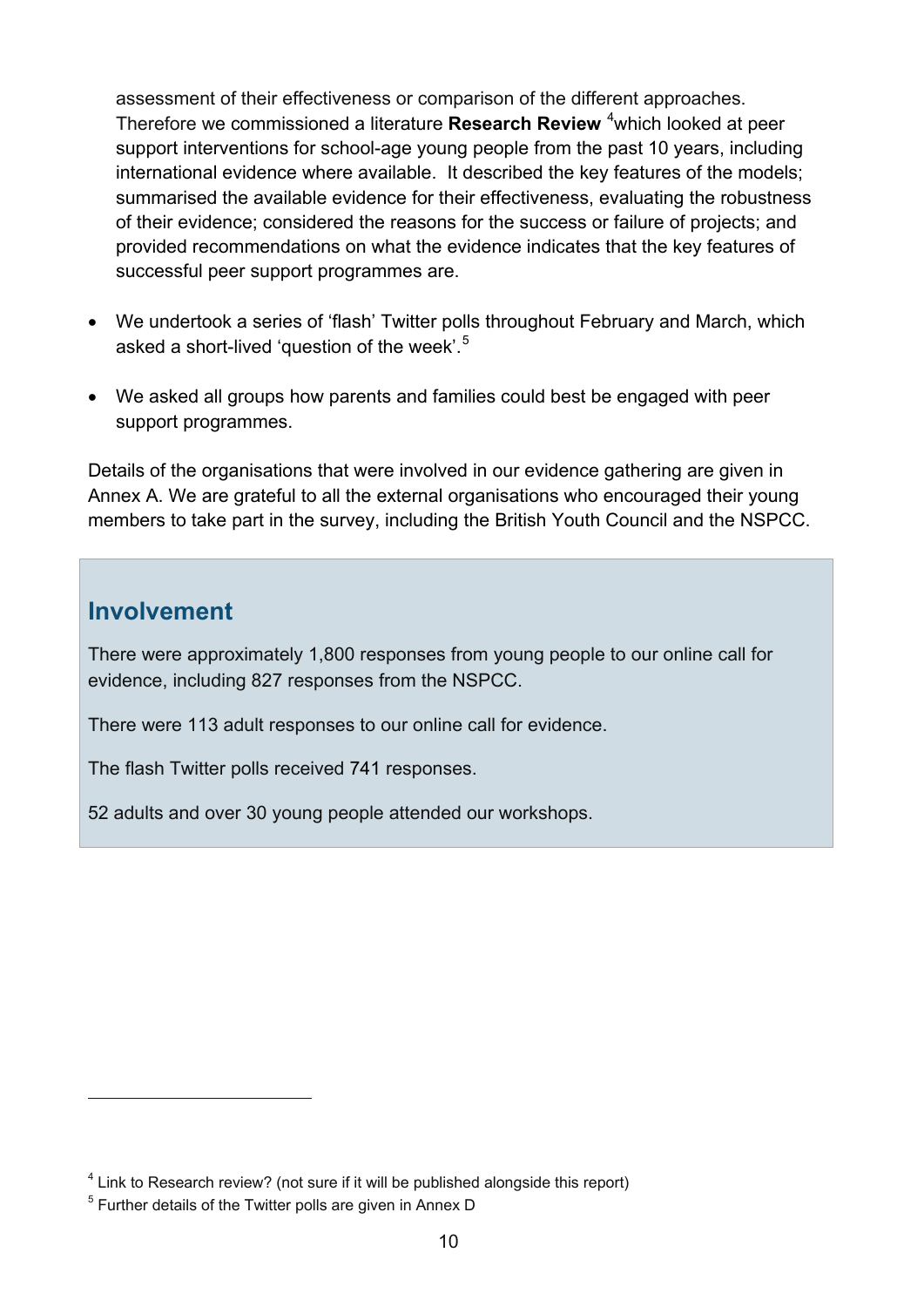## <span id="page-10-0"></span>**Vulnerable Groups**

As part of our evidence gathering we focused on the needs of different groups, including vulnerable children and young people.

A child might be described as vulnerable $6$  if he or she:

- is disabled and has specific additional needs;
- has special educational needs;
- is a young carer;
- is showing signs of engaging in anti-social or criminal behaviour;
- is in a family circumstance presenting challenges for the child, such as substance abuse, adult mental health problems and domestic violence;
- has returned home to their family from care; and/or
- is showing early signs of abuse and/or neglect.

Evidence<sup>[7](#page-10-1)</sup> shows that there is a much higher prevalence of mental health issues for vulnerable children and young people.

Throughout the consultation we asked for evidence about how effective peer support programmes take into account the needs of vulnerable groups and how they ensure the effectiveness of their interventions.

 $\overline{a}$ 

<sup>&</sup>lt;sup>6</sup> Safeguarding children guide 2015

<span id="page-10-1"></span> $<sup>7</sup>$  ONS 2004 mental health study</sup>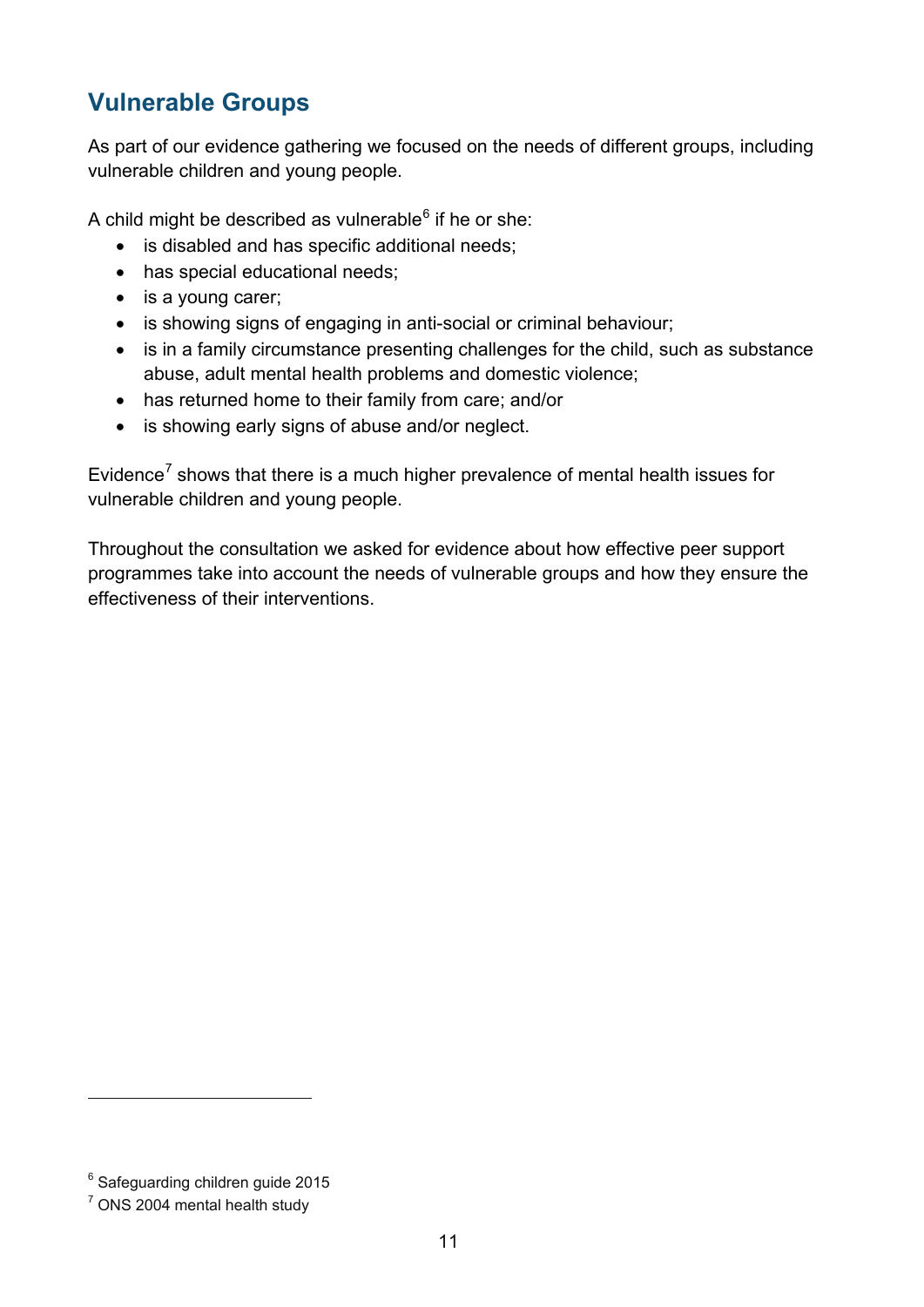# <span id="page-11-0"></span>**Analysis of findings by theme**

During the workshops and the online call for evidence we asked adults, children and young people questions about their knowledge, experiences and interest in peer support. Some questions and discussions were about what best practice looks like for good peer support programmes across all types of issues (e.g. transition, bullying, friendship, mental wellbeing) while others were more specific to mental health and emotional wellbeing. Others asked how peer support models can fit with, or link to, wider mental health support systems.

We asked what support and training peer supporters need to have to be knowledgeable, confident and effective and what recognition or accreditation could be offered that would inspire and reward young people and organisations to take part. We also asked participants to consider what the risks might be, for both those giving and receiving support.

We considered peer support across a range of settings; schools, colleges, community settings and online. We also focused on the needs of different groups including vulnerable children, parents and families.

Analysis is presented here by theme. For each theme we have presented the context, the questions asked, and the findings for each of the different data sources; workshops, online surveys, Twitter polls and the academic research review. If a data source is not mentioned then it did not cover this theme.

Adult responses include those from the online survey and discussions at the thematic workshops. Children and young people's responses include the online survey responses (a combination of the 987 responses to the DfE survey and the 827 responses gathered by NSPCC), the Twitter polls and the five workshops.

## <span id="page-11-1"></span>**1. Interest in peer support programmes for mental wellbeing**

**Context: There is increasing interest in peer support from schools and colleges and from children and young people that want to get involved to support their friends when they are facing emotional difficulties. Future in Mind and the Youth Select Committee report into children and young people's mental health both refer to the power of, and need for, facilitated peer support.**

To gauge interest we asked children and young people what they thought about the idea of peer support for mental health and emotional wellbeing and how interested they would be in participating in these schemes from both perspectives; as someone providing the support (mentor) or as someone receiving it (mentee). We also asked about the potential benefits of peer support programmes.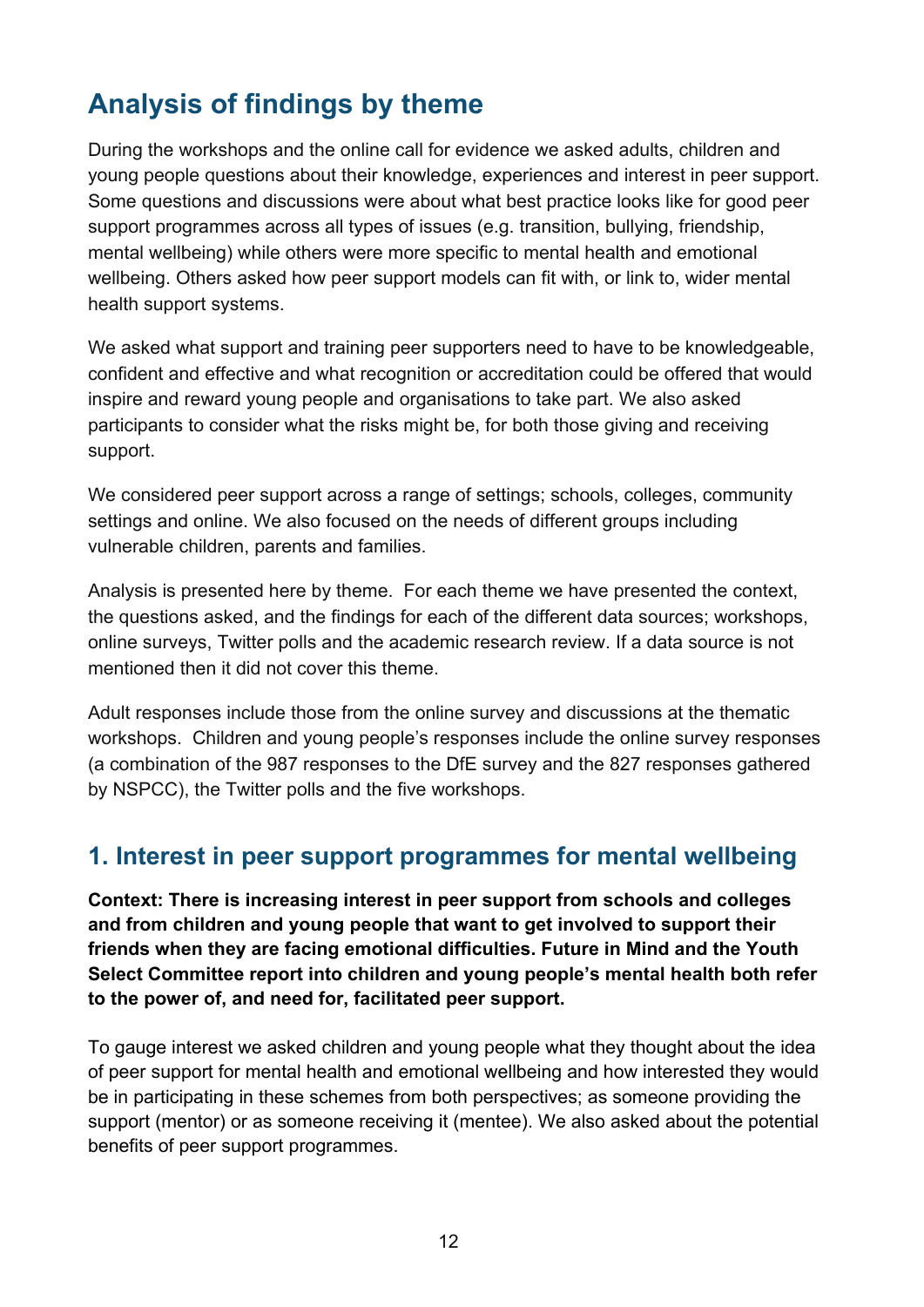## **Children and young people's responses**

Many young people are interested in developing the idea of peer support / mentoring for mental health and emotional wellbeing. 50% of respondents to the online call for evidence said they would be interested in being a mentor/peer supporter for mental wellbeing. Where it was possible to analyse by gender, girls appear more likely to be positive about this than boys.

Around a quarter said that they don't currently know enough about emotional wellbeing to decide if this is something they would like to do, with a fairly even gender split.

Just under a fifth of young people said they would not want to be involved with giving peer support for mental wellbeing.

A roughly equal proportion of respondents would be interested in receiving peer support (45%) as giving it (50%).

In the young people's workshops it was suggested that having peer support for mental health as part of a comprehensive approach to peer support across other issues such as friendships, bullying, day to day worries etc. could reduce stigma and encourage take-up.

## **Adults' responses from workshops**

Although there was a mixed response to the importance of having mentors in schools, most people felt that good peer support schemes have the potential to provide benefits. These could include:

- decreasing isolation and helping young people to feel better supported;
- helping them to feel better able to manage their own emotions and problems;
- providing an empowering effect on the mentor, often including positive recognition from within their school or community organisation;
- improving attendance and attainment at school for those being supported; and
- helping to develop the life skills of the mentors providing the support, with positive implications for their future education and employability.

Adults felt that while schools should provide a range of support for young people, there are other methods that might be more appropriate in some circumstances. They felt that rigid minimum standards can potentially have a deterrent effect, dissuading schools and colleges from taking action because they are unable to meet all the criteria. A range of different approaches and levels of programme are needed, without losing the important safeguarding points.

They agreed that access to professional support such as CAMHS for mental health problems must continue to be a priority. Peer support programmes, whatever form they take, must not be done in isolation but be part of a continuum of support.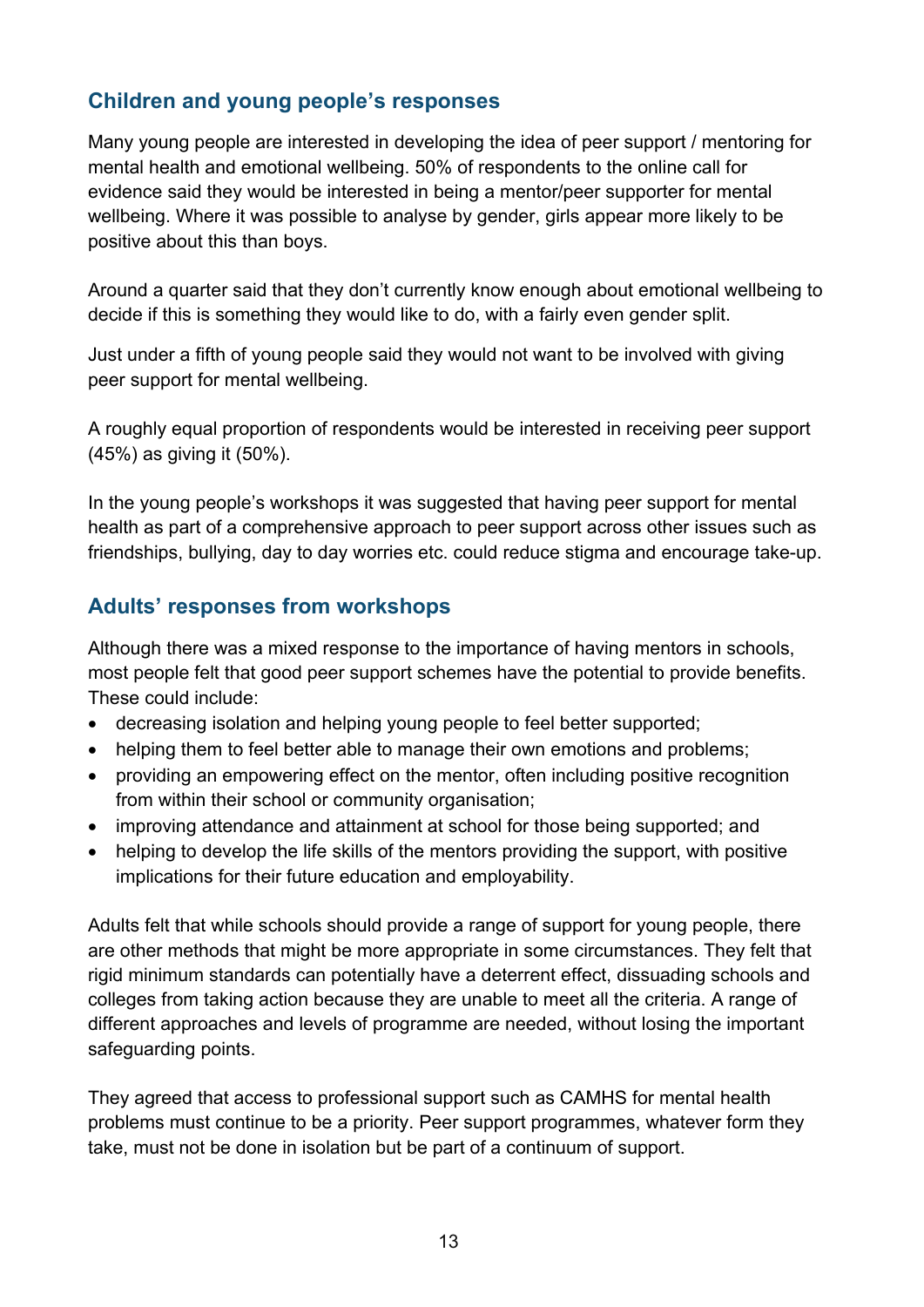## <span id="page-13-0"></span>**2. Key features of successful peer support programmes**

**Context: Peer support programmes have the potential to work well in a variety of settings on a number of different topics and delivered through a variety of models. There are a number of common features within these models and settings that we have sought to identify.**

We asked respondents about their experiences of peer support across all types of issues including, but not limited to, mental health to find out what types of peer support programmes are currently available. We also asked what the most important features of an effective peer support programme are and what best practice looks like.

## **Children and young people's responses**

Young people were clear that successful peer support programmes should be flexible and appropriate to the circumstances and users.

69% of young respondents in the online call for evidence, and with equal gender split (where it was possible to analyse), felt that the most important feature is that peer supporters are friendly and approachable. This was followed by peer supporters being trained and knowledgeable which 50% selected.

43% of respondents thought that flexibility of seeing the supporter as an when you needed was important. Young people in the workshops expanded on this to say that they felt that they should be able to choose where and when they are supported (in school or after school), who supports them (age, right personality mix), the format (one-to-one or group support) and how long they use peer support for.

In the young people's workshops some concerns were raised about the peer support process, particularly around confidentiality issues. Some were concerned that where existing friends provide each other with peer support there may be potential issues around friends inappropriately sharing information or exploiting what they know about each other. Of those that said they would not use peer support 44% of the online respondents said that they would not use peer support because of concerns over their privacy.

Some young people said they would prefer their mentor to be older, and if possible, not from their school. However this was not mirrored in the call for evidence where similar proportions of young people would choose friends as peer supporters (16%) and those who would prefer someone from a different social group (17%).

Within the workshops some young people said that if possible they would like the peer supporter to have experienced similar difficulties to them in the past so they can empathise and over a third of online respondents agreed.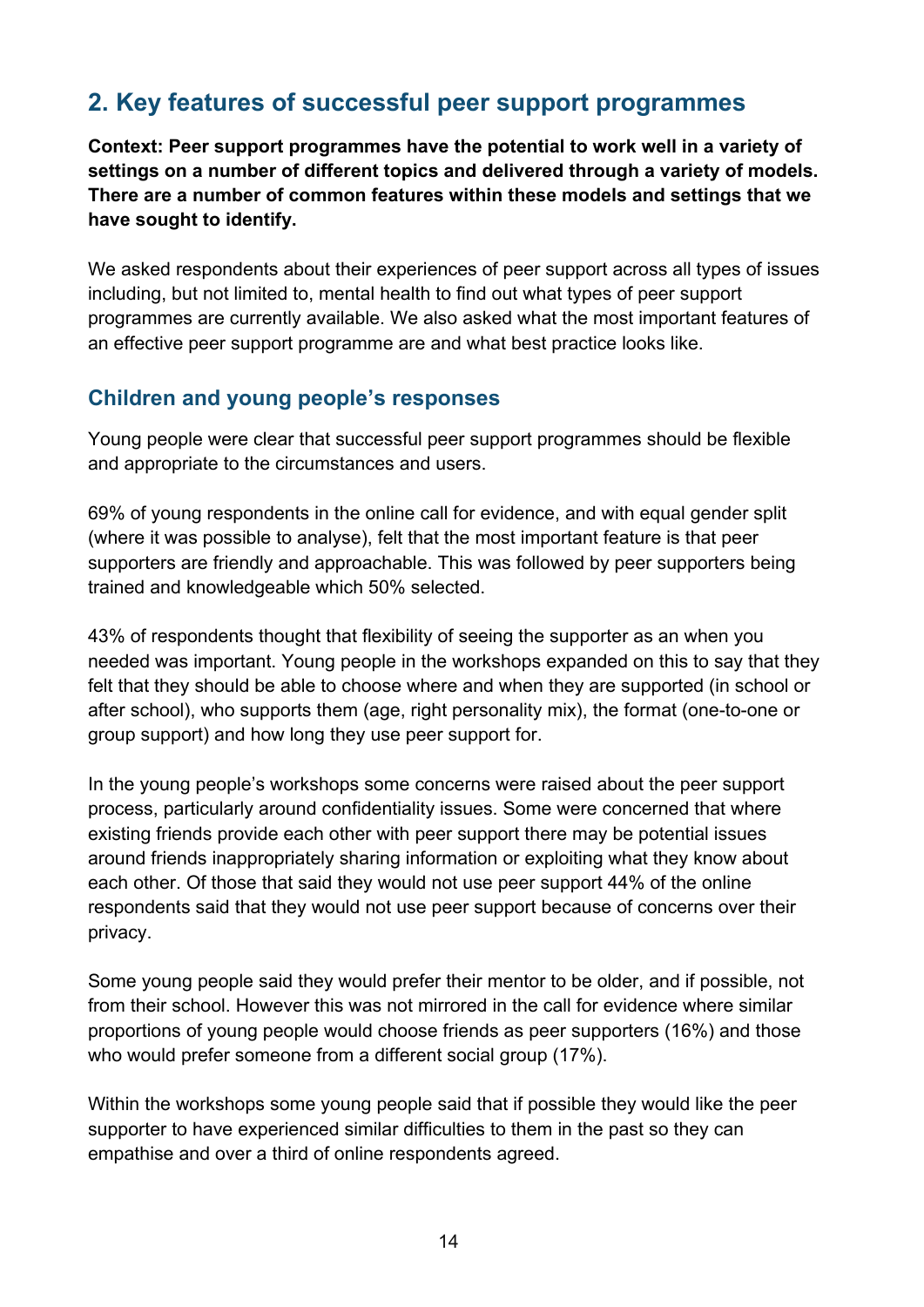## **Adults' responses**

In the online call for evidence a large majority of respondents flagged that appropriate and focused training, both for the young people and the supporting adults involved, is the key to successful peer support programmes.

Many respondents described programmes that have been developed to meet local needs, often with input from education, health, VCS organisations and young people. Some gave examples of best practice that involve structured support from national organisations, while others observed that programmes that have been co-produced with young people help to reinforce their applicability and sense of ownership.

They felt that it is important to be able to offer differing levels of peer support depending on the needs of the young person. For this to be effective differing levels of mentor training and knowledge are also needed.

Adults and organisations involved in providing peer support for vulnerable groups (such as looked after children, LGB&T, young carers etc) fed back that there can be value in young people having the opportunity to receive support from others who have had, or are having, similar life experiences.

Within the workshops respondents were clear that successful peer support programmes are part of a whole school approach. The involvement, knowledge and commitment of adult staff are critical to their success and sustainable programmes are needed that are not vulnerable to changes in leadership or key staff. Actions such as including it within any school improvement or development planning could help to address this.

Having the sufficient time and funding to effectively run the programmes, as well as the right physical space in which to deliver them, was also a reoccurring theme within the responses in the call for evidence. The importance of ensuring parents and carers are supportive of the programme was a reoccurring theme in the workshops.

Many adults felt that more evidence is needed on the outcomes of peer support programmes, particularly around evaluating their impact and effectiveness. It was noted that schools aren't always the best settings for support and it is important to use and learn from work done within existing high-quality community networks.

## **Research review**

There is great diversity in the various types of peer support schemes available and these differ in terms of their aims and approach, source of delivery and the types of activities on offer. Previous reviews have found mixed evidence of success for peer support schemes, with some studies identifying positive outcomes but others finding no evidence of significant differences resulting from participation. Overall, the evidence indicates that different schemes have had varied levels of success, but that peer support programmes can potentially result in a range of positive outcomes for young people.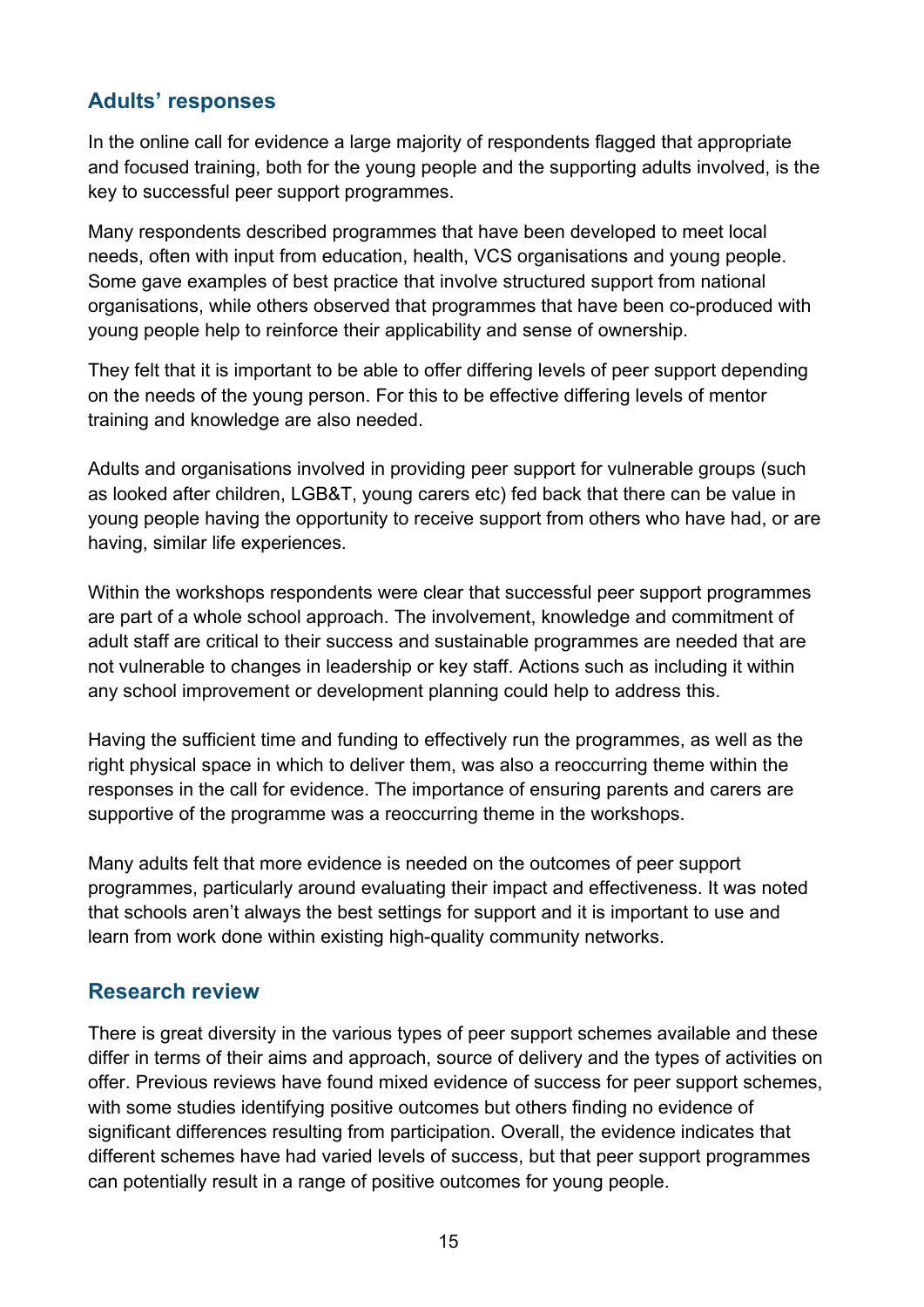Successful programmes have a clear focus, strong leadership and are supported throughout the school, including by senior management. Peer mentors are specifically trained supporters who are enthusiastic, committed and reliable, and who have strong communication and interpersonal skills. They are well supervised and supported. Some studies point to the value of co-production in the designing of schemes with substantial input from the children or young people themselves.

Several studies suggest that more formalised projects tend to be more successful. Specific elements of formalised projects include: a structured process of monitoring and evaluation; having a dedicated space for peer support, with dedicated time slots; and formal training of peer supporters and co-ordinators.

## <span id="page-15-0"></span>**3. Peer support for children and young people's mental wellbeing**

**Context: The key features of peer support schemes, including those provided by community groups, could be applied to programmes specifically aimed at supporting children and young people's mental health and wellbeing.** 

We asked how best practice across all types of peer support could be translated into effective peer support for children and young people's mental health and wellbeing. This included:

- what the key features of peer support important for mental health programmes would be;
- how peer support approaches in community settings could translate into programmes within schools and colleges; and
- how peer support programmes could sit within the wider school curriculum and pastoral approach.

As these questions were focused on how successful implementation might use lessons learnt from other peer support schemes, they were only included in the adults' survey.

## **Adults' responses**

To translate good peer support practice into support for mental health and emotional wellbeing, responses from adults across the call for evidence and the workshops emphasised:

- The need for the adults and young people involved to have the right training and information they need to effectively take part;
- The importance of all involved being clear about safeguarding and confidentiality issues;
- That all involved, including any external health and specialist services, know how and when difficult issues are escalated;
- The need for strong support and supervision structures across the programme with informed and committed leadership teams;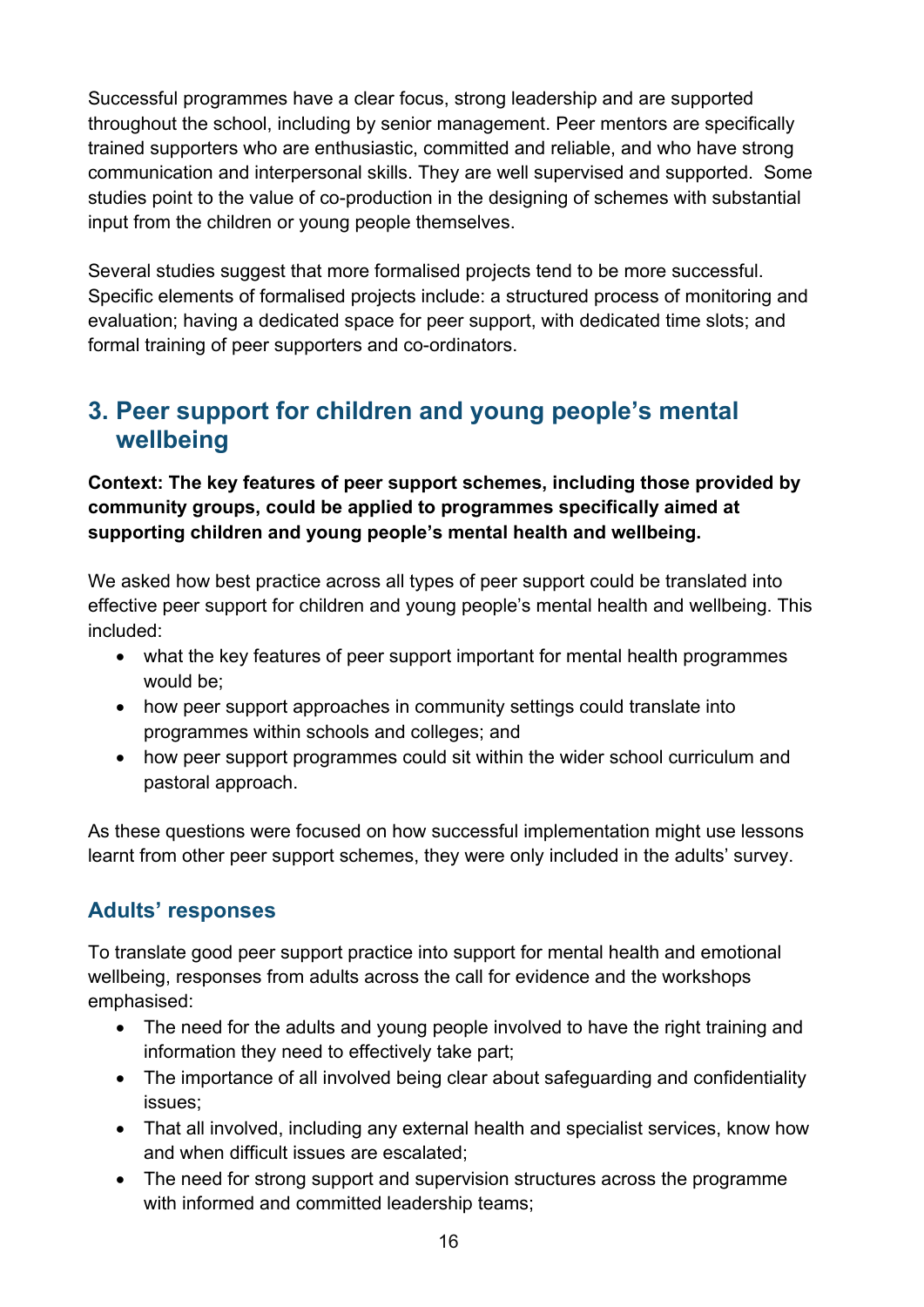- That programmes should have clear objectives and that outcomes are regularly reviewed. As programmes develop they should be changed due to the lessons learned;
- That mental health and wellbeing education should be embedded and commonplace for all pupils across the whole school;
- Boundaries need to be clear and although flexibility is important, programmes need to ensure that there are not excessive time or emotional burdens on participants;
- That the language used to describe peer support should be positive, with care given to not label problems. Not presenting peer support as a deficit model will help reduce stigma; and
- That programmes must take into account the needs of the peer mentor as well as those being supported, as it is possible that providing support may cause mentors distress by 'reawakening' any of their own issues.

Collaboration and partnership working between schools and community settings can help schools to learn from existing good practice and to potentially draw on experienced help from volunteers. Community organisations may also help schools to work alongside less formal physical settings, which the young people may prefer.

Many of the respondents felt that support for specific mental illnesses such as eating disorders or depression should be overseen by a medical professional, as peer support could inadvertently make a problem worse. However others felt that well trained peer mentors could be used to provide additional support to that provided by medical professionals, as young people may feel more able to talk openly to their peers.

## **Research review**

The research review found several key elements that are found within successful projects, although in many cases this evidence is based on self-reported success. It found that successful projects:

- have a clear and realistic plan of timing and resources;
- have a flexible approach, enabling the scheme to develop and change over time as necessary;
- have clear programme management, with effective leadership and support from the senior leadership team;
- are fully integrated and part of a whole-school approach;
- have well trained and supported peer supporters; and
- are well publicised and regarded throughout the school.

## <span id="page-16-0"></span>**4. Setting up mental wellbeing peer support programmes**

**Context: We would like to encourage schools, colleges and community organisations to develop and establish peer support programmes for mental wellbeing that are right for their children and young people. We asked what they**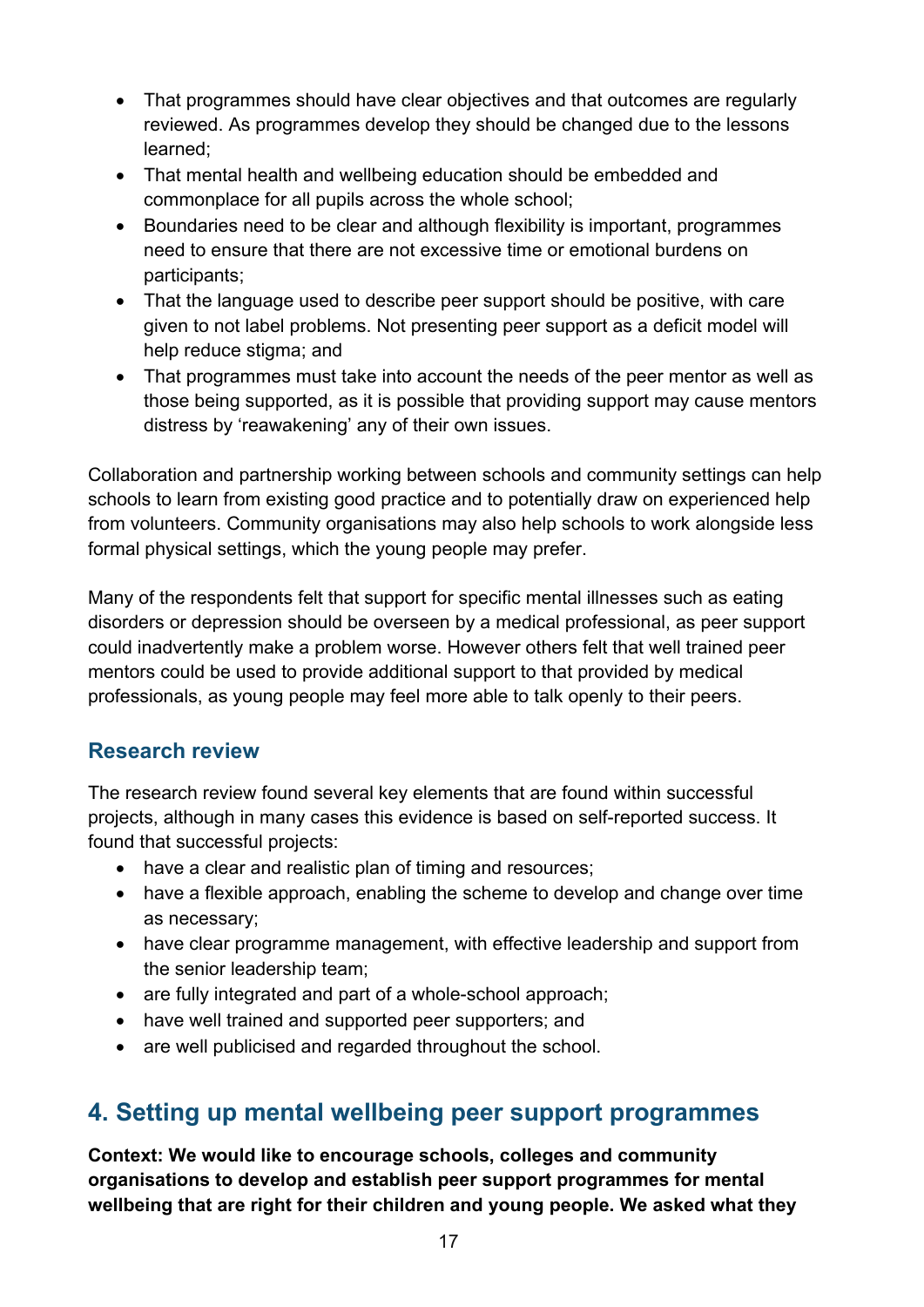## **would need in order to do so and what their key considerations should be.**

We asked children, young people and adults how schools, colleges and community settings could be encouraged to offer peer support programmes for children and young people's mental health and wellbeing, and what they would need in order to set up and facilitate these successfully.

## **Children and young people's responses**

Again, young people responding to this question in the workshops emphasised the need for flexibility to encourage them to take part in these programmes. They felt that there is a lack of space in the timetable at school to take part in peer support sessions during school time and so there needs to be a range of options offered, including using other locations. There was a mix of views around doing the peer support after school; young people were clear that they should have a choice to do what works best for them.

Many were concerned about the language used and felt that this needs to be done sensitively or participation would be impacted.

They suggested using key influencers in the school such as popular and well liked pupils and teachers to promote the programmes.

## **Adults' responses**

Many adult respondents across the call for evidence and workshops mentioned the increasing interest schools have for providing peer support for mental wellbeing, which is often driven by evidence on how it can impact on behaviour and consequently improve outcomes.

Respondents suggested that practice should be evidence based and pilots which are evaluated may help to encourage organisations to offer programmes. In addition this could be expanded by examples of best practice from organisations which already deliver programmes.

Guidance on the best way to develop and deliver effective peer support was mentioned as a potentially useful resource. However there should be a range of options available so that organisations are able to choose an approach that is suitable for them.

The most frequent requirement mentioned was training, which many respondents recommended should initially be provided by an external professional who has experience in children and young people's mental health. Following on from this there should be continuous ongoing training for the staff and young people involved with the programme, building on lessons learnt.

Again it was noted that programmes should have clear leadership with an identified lead person and be appropriate for the needs of children and young people. Respondents felt that there should be commitment from senior leadership and governors and the policy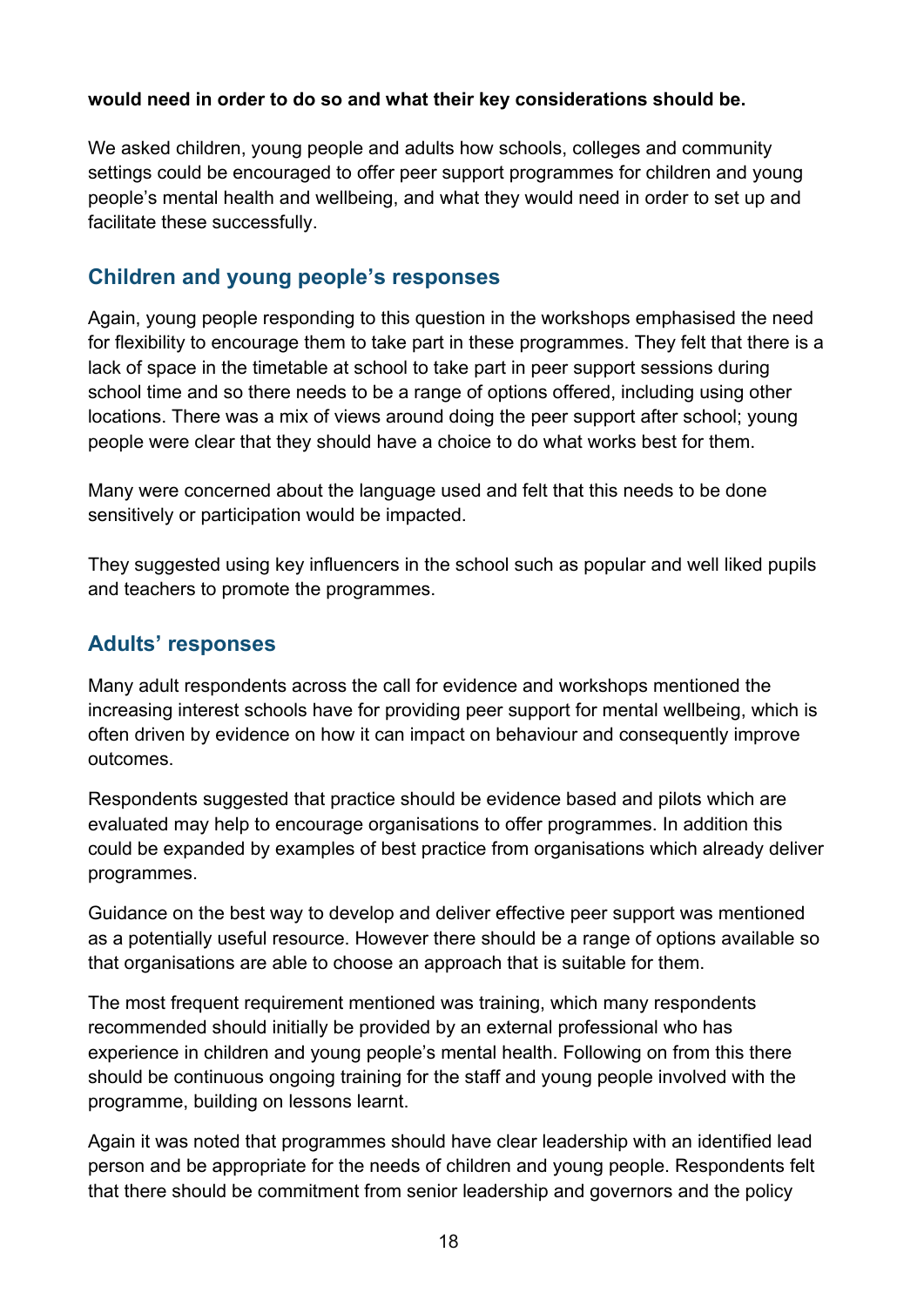should be embedded throughout the setting. It should have clear objectives and boundaries and be planned and agreed in advance, ensuring other agencies and organisations are involved before it is implemented within the school or community setting.

Participation could be encouraged by recognition from Ofsted for successful programmes. Schools could ensure it is within school development plans and their provision is clearly described on their websites.

However many respondents mentioned that a lack of time to develop and embed approaches and funding pressures are potential barriers to effective implementation, as well as a lack of resources such as staff time and physical space.

## **Research review**

The research review found that schools provide peer support schemes on a wide range of topics including friendships, transition and bullying. We know that some already run peer support programmes for mental health and we have met with community and voluntary organisations who are also developing and running schemes to develop peer support for young people's mental health.

Consistent with the online call for evidence, there was a pattern across several studies that found peer support programmes are more popular among girls than boys, which may create challenges in encouraging boys to use the services offered. However some studies suggest that online projects in particular may be suitable for boys (Horgan et al. (2013) and Hutson and Cowie (2007)). As previously stated, the review also found that it is important to have a clear and robust process for selecting peer supporters to encourage pupil engagement, along with clear structures for support and supervision. Prominent marketing and publicity in school can also help to encourage take-up.

## <span id="page-18-0"></span>**5. Training, information and support**

**Context: In any peer support scheme the role of the peer mentor is central to the success of the programme. The quality of support that they offer will have a direct result on the interest in, and impact of, the programme.** 

These questions asked what training would be needed in order to set up and deliver effective peer support for mental wellbeing.

## **Children and young people's responses**

96% of the young people who responded to the online call for evidence felt that some training for participants was needed when developing and delivering peer support programmes. When asked what that training should include we received the following responses:

• 41% mentioned training around the rules on confidentiality and the boundaries of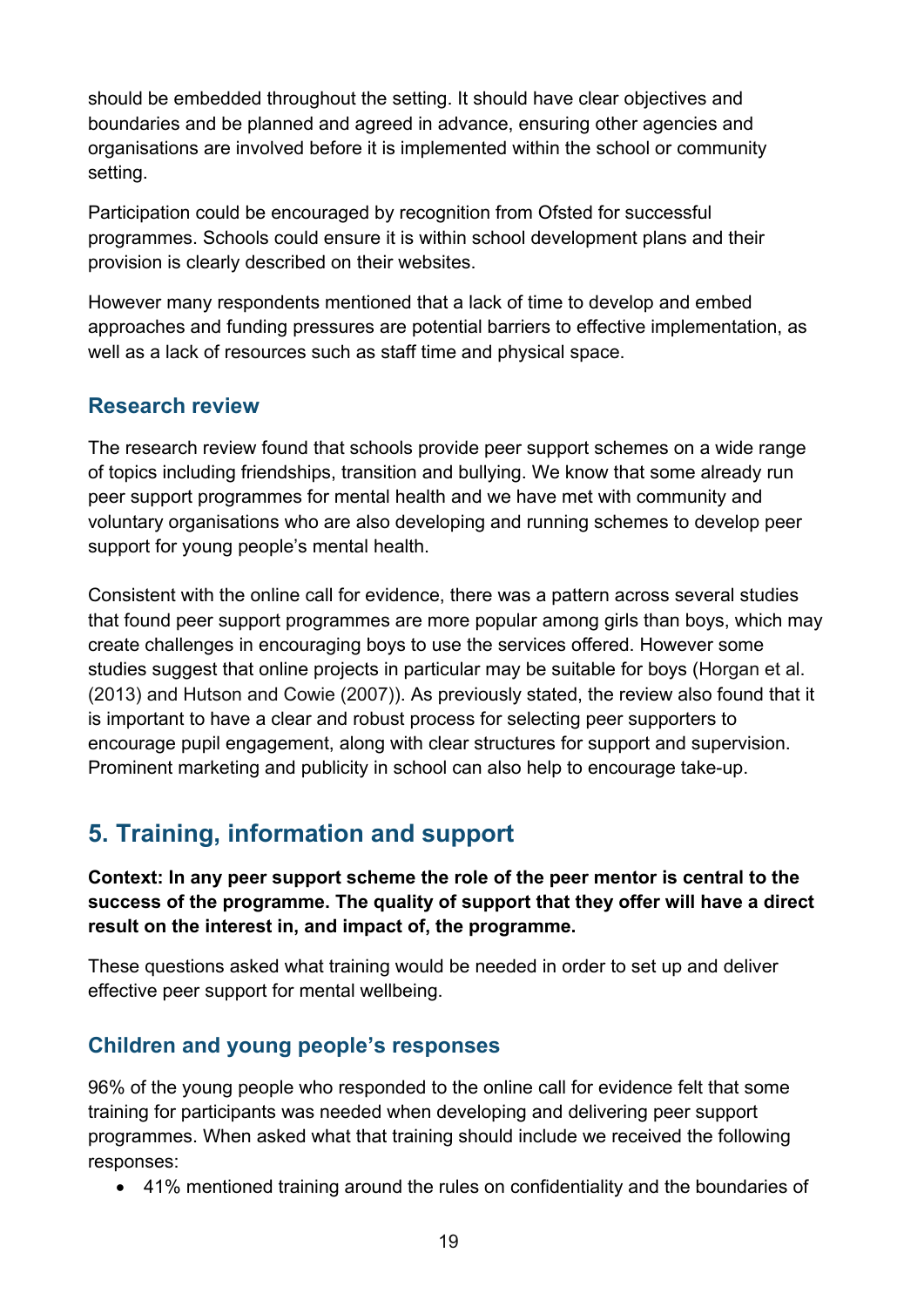the role;

- 37% felt it important that peer mentors should receive training before they begin;
- 42% would like mentors to have training on what to do if they are upset or worried about what they hear;
- 37% think there should be training on safeguarding and keeping others safe; and
- 37% think there should be ongoing training.

Young people said peer supporters should have training on how to spot the warning signs for more serious mental illness but that they should mostly know how to talk to people and relate.

They felt that it is important that the peer supporters themselves have access to emotional support when they need it and that they are able to take a break if necessary. They thought this was particularly important at busy times of year such as during exams.

## **Adults' responses**

All respondents listed the quality of the training for any scheme to be of paramount importance. This training should to be tailored to fit the needs of the young people involved and it should be clear that there is no 'one-size-fits-all' approach. There was wide agreement that the training should be in addition to embedding awareness of mental health through general classwork and whole-school approaches to knowledge about mental health and wellbeing

Within the call for evidence almost all the respondents discussed the need for effective adult support. However some focused on recommending the use of mental health professionals while others focused on the knowledge and training needed by school staff to support the programme.

There was acknowledgement of the importance of the initial training package and the need to get it right for young people and staff, as well as the need for ongoing training and support. There were differing views as to whether this training should be delivered through nationally recognised packages or through more bespoke packages individually developed.

Many adults felt that it is important for the training to provide clear boundaries and expectations for all involved on what the programme can and can't provide. That this is necessary to establish trust between the mentors and the mentees, and they all understand the rules on confidentiality and safeguarding.

## **Research review**

Several studies say the success of their project depends on the quality of the peer supporters and having trained pupils who have a high profile and command respect. Suggested skills for effective peer mentors include:

• good communication and interpersonal skills;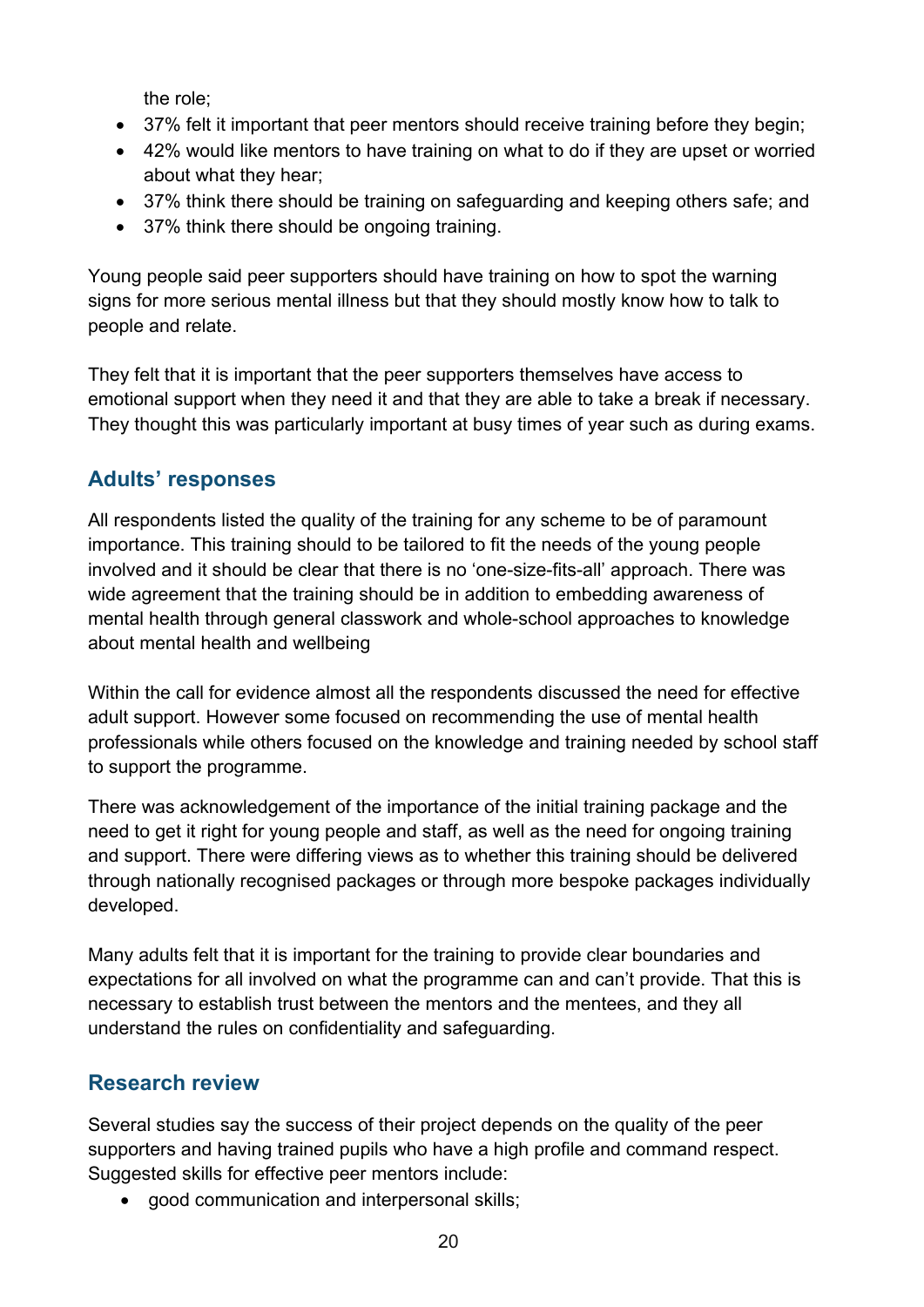- active listening and problem-solving skills;
- ensuring a non-judgmental attitude;
- knowing the limits of their expertise and when to refer for further support;
- awareness of confidentiality and ethical issues; and
- awareness of child protection issues.

Many school-based programmes involve structured training (either formal or external) of peer supporters, and the importance of this is emphasised in a number of studies. Good quality training was considered important both in preparing the adult co-ordinators to run a programme and in equipping peer supporters for their roles. Programmes which offered quality training to their mentors also had more successful matches between mentor and mentee.

Studies also underline the importance of effective training for school staff and coordinators, both in management and co-ordination skills as well as understanding issues relating to peer support.

## <span id="page-20-0"></span>**6. Recognition and rewards**

**Context: To become effective peer mentors young people will need to develop a range of personal and communication skills. Recognising and acknowledging this may help to encourage participation within schemes.** 

This question asked what type of recognition and rewards could be effective in encouraging young people to take part in peer support activity. It also asked what might help them to capitalise on their experiences and skills in the future.

## **Children and young people's responses**

Within the call for evidence, 60% of young people said the most important recognition would be the ability to be able to refer to their peer support skills on their CV or UCAS application. Where it was possible to analyse by gender and age this appeared more important for girls than boys and more important to secondary aged children than to primary aged children

It appeared that the younger age group feel recognition from school is a more important reward.

41% of all young people thought it would be a good idea for mentors to get an award from a recognised wellbeing organisation.

## **Adults' responses**

Around three quarters of the adults who responded to the call for evidence felt that having some kind of recognition or acknowledgement of their participation would encourage young people to take part in peer support schemes.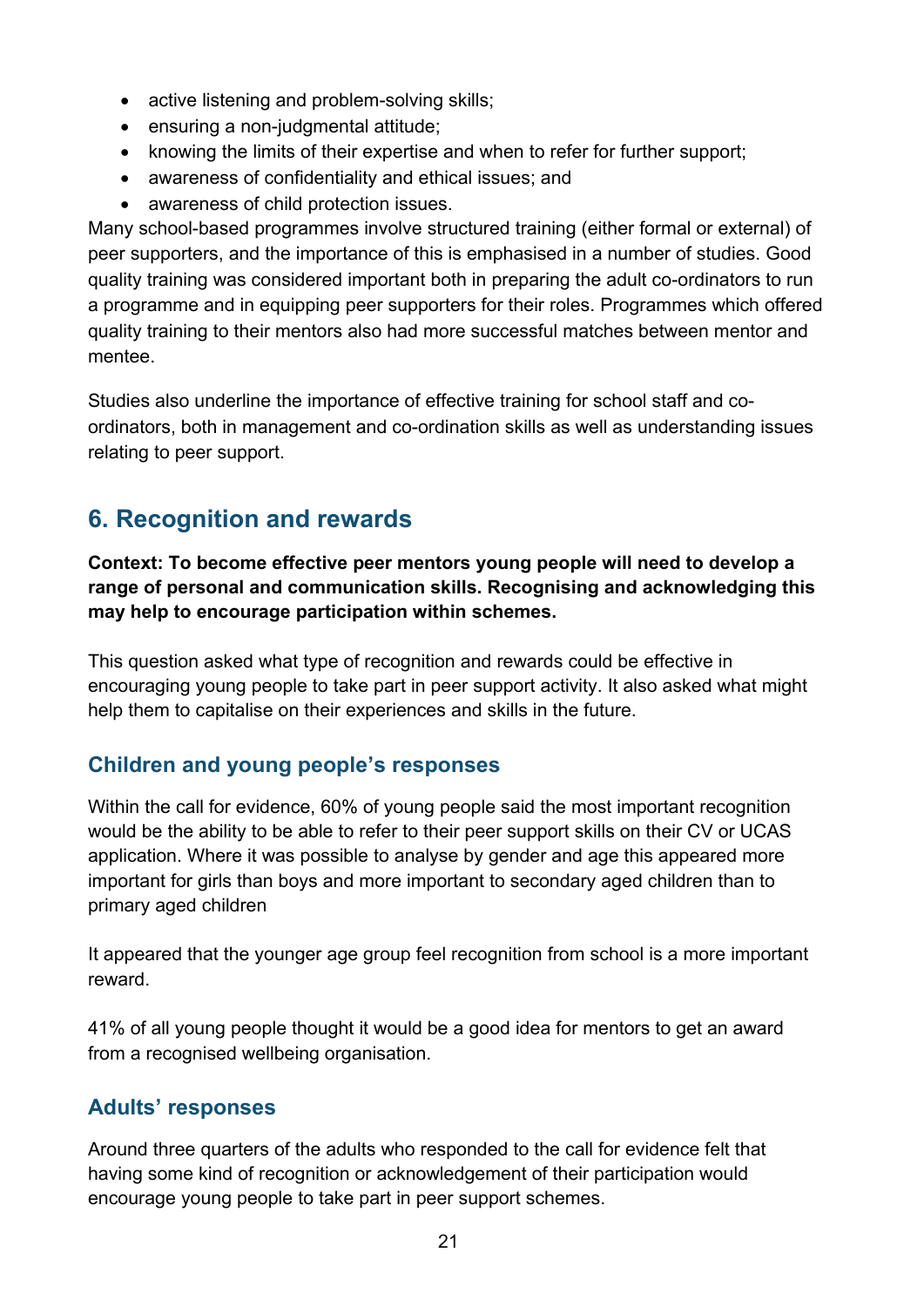They felt that it is important the any recognition should include the life-skills developed as part of the programme such as listening skills, empathy, negotiation etc.

Some suggestions for such recognition included:

- awareness/appreciation from across the school or organisation for their role;
- badges or certificates;
- awards ceremonies;
- the ability to include their roles and skills on UCAS / CV forms, or for training to lead to UCAS points; and
- the ability to act as an 'ambassador', representing their school or organisation and sharing experiences/good practice with other young people.

# <span id="page-21-0"></span>**7. Online support**

**Context: Online communication is an increasingly significant part of young people's lives. Responsible and safe sites can offer high quality and accessible information and support anonymously. These questions are about the increasing number of peer support online and mobile apps that children and young people are accessing for help.** 

These questions focused on identifying the important features of effective online support for mental wellbeing. They included consideration of:

- confidentiality and safeguarding features;
- how online support could be used effectively by schools, colleges and community settings; and
- ways to ensure quality of information, resources and support.

Respondents were also asked how comfortable they would feel recommending websites to others.

## **Children and young people's responses**

From both the call for evidence and the young people's workshops, young people were clear that it is very important that websites should be private and that the information they hold should be protected. They want to be confident that what they share is anonymous.

In the call for evidence:

- the most important feature of online support, selected by just over half of respondents, was the confidentiality of information. Where it was possible to analyse by gender and age, this appears to be more important to girls than boys, and to older young people - 45% felt anonymity was important for online support.
- 44% of respondents felt that it was important for any online setting to be a safe place for advice.
- A third of respondents would like the advice to be provided by professionals.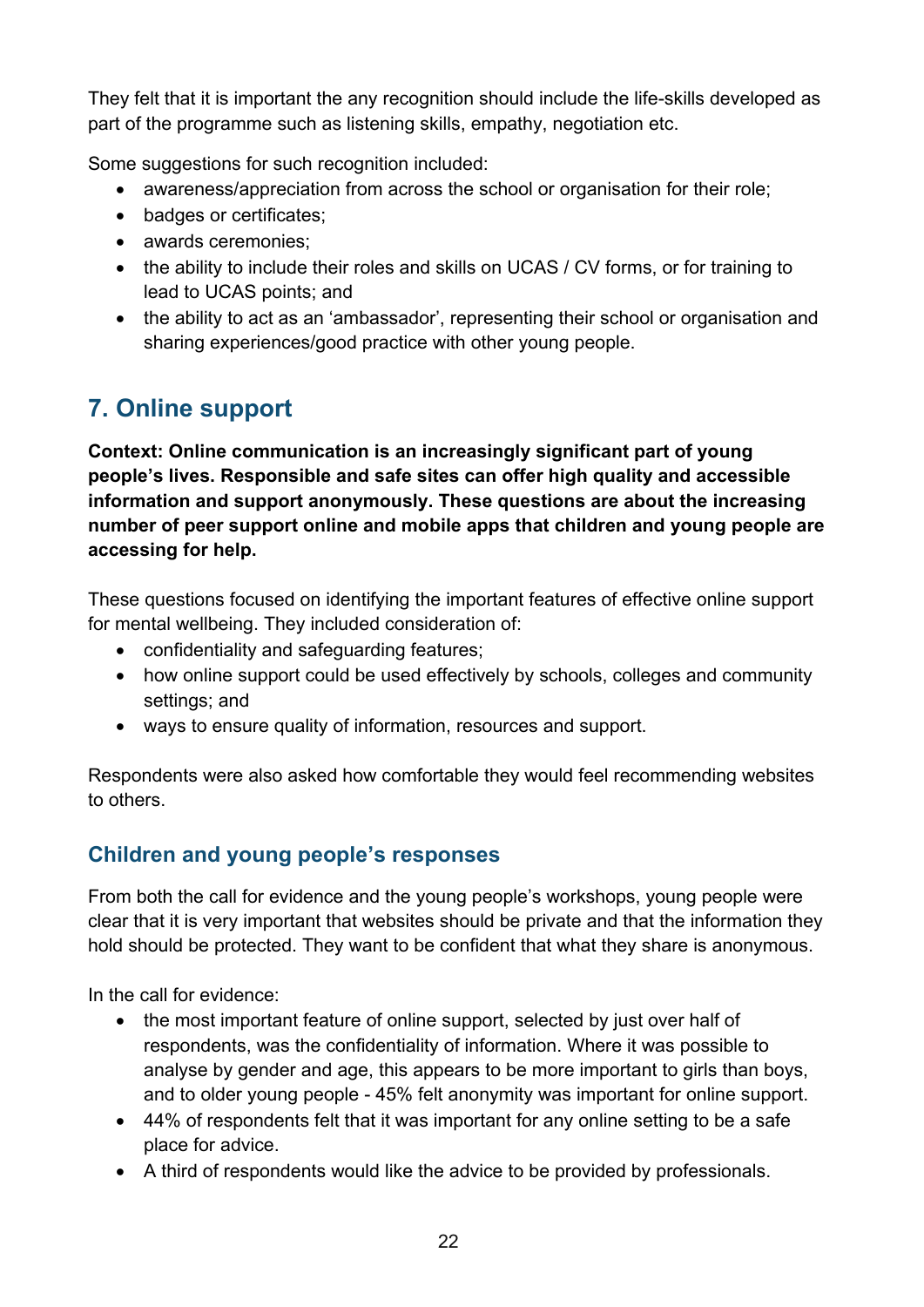In the workshops, young people told us that they would need to feel confident about the quality of the website and the integrity of the person with whom they were sharing details.

Some said they would feel less concerned if the site was a well-known national branded site, because then they might be more able to trust it. However others said that although it would be more trustworthy, they would be reluctant to use websites recommended or approved by adults. Just under a quarter of online respondents thought that having an award or seal of approval was important and only 12% said that it was important for a teacher or other adult to recommend it.

Some of the young people were concerned that their discussions may not remain confidential if others took screen-shots of their conversations and their anonymity was compromised.

Whilst the anonymity of online sites appeals, this is offset by the lack of consistent relationships. Online support might be through different people each time whereas face to face is more likely to have more longevity.

With regards to online risks many of the young people said that although they know how to report bullying and abuse online, they could be reluctant so because of the stigma attached to reporting. There was a perception that bullying is more normalised in the online world and online provision would need to tackle this expectation.

## **Adults' responses**

Within the call for evidence, adults considered the most important feature to be the content of the website; its accuracy, reliability and the appropriateness for the young people using it. It should be clear, factual and non-stigmatising and young people should be able to know that they are able to trust the advice.

They considered the oversight of the website to be equally as important as the need for online privacy. Websites that enable chat and discussions should be effectively and promptly moderated by experts to ensure the appropriateness of the advice and the discussions. Safeguarding should be a priority.

Within the workshops stakeholders commented that for high-traffic sites a fully moderated model of online peer support that checks every post can be difficult to deliver. However there are many different models of moderation, including community moderation and post moderation, which could be explored.

Adults in both the call for evidence and the workshops felt that online support can be very beneficial to those who just want further information or who would be reluctant / unable to use face-to-face-services, as online is where young people automatically turn to for information. However these websites and apps should complement face-to-face services rather than replace them entirely and they should signpost young people to the right type of face-to-face support when needed.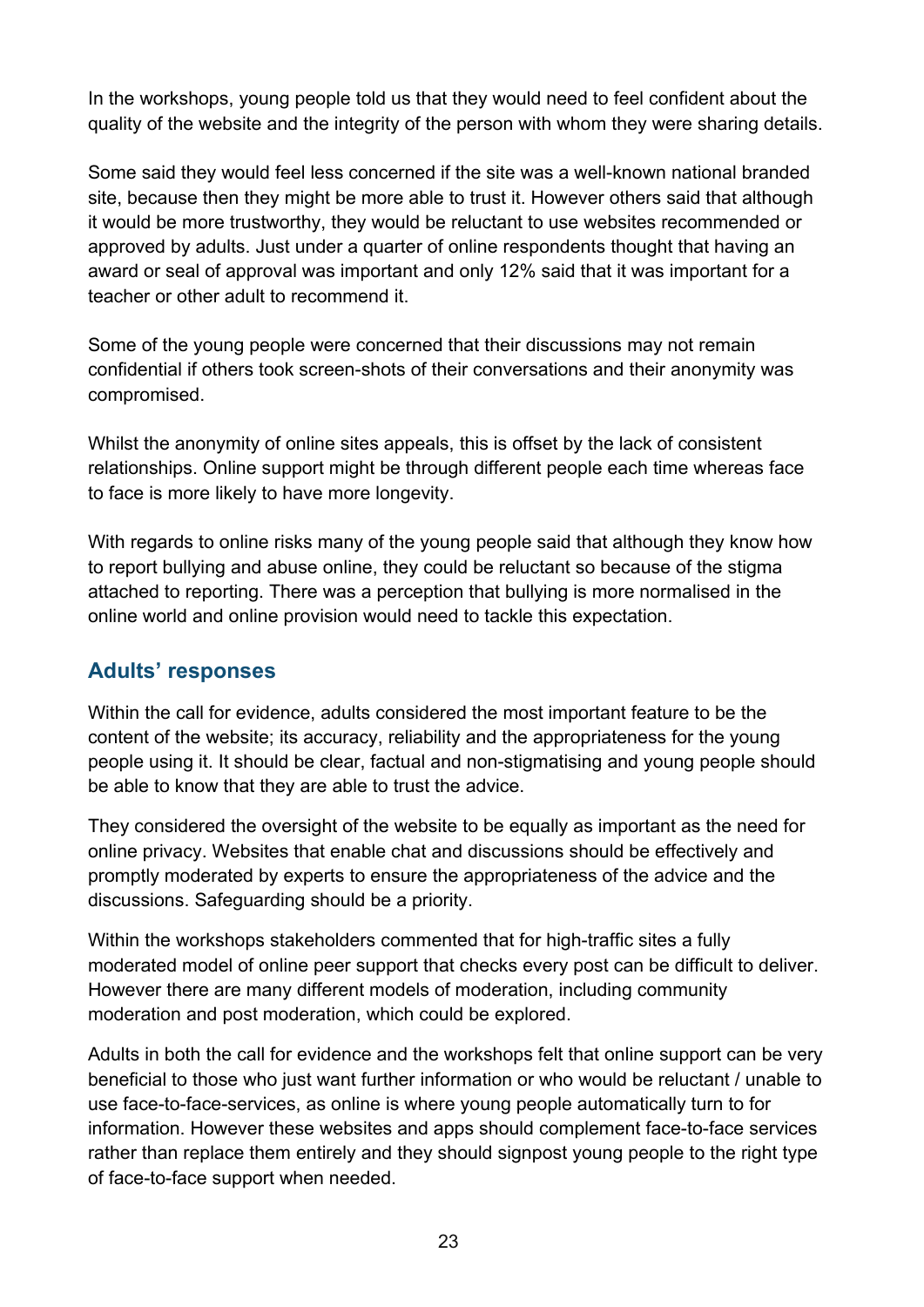The main issue respondents had about recommending websites or apps to young people is around quality assurance. They want to know that they are safe and provide high quality information and support. Suggestions about how this reassurance could be given include:

- the website/app is provided by an established and respected mental health or youth organisation that has proven experience of working effectively with children and young people; or
- a kite-mark/registration scheme which shows the safety and quality has been externally assessed on a regular basis and that it meets core quality standards; or
- publically published data or evidence on the impact of the website or the app on children and young people's mental health and wellbeing.

Some raised the issue that whilst branding of online content may help to address issues around quality and safety, it may be off-putting to young people who prefer to find their own places to talk and find support. Any branding would also need to be careful around the language used – young people don't want sites to make it obvious that they are looking for information on a mental health issue or any other type of 'crisis'.

Families are also seeking resources and information to help them to help their children and some of the respondents commented on how parents could use online websites and apps to do this. They can also use peer support services for themselves – there are increasing numbers of parents using befriending services to talk to other parents in similar situations

There is a need to take into account the age and vulnerability of the young people and the subject matter. Some expressed concerns about the appropriateness of them for peer support for particular groups such as primary school children or those with learning difficulties

## **Research review**

The review found that a key benefit of on-line programmes is that they offer anonymity, avoiding the fear of a mentor being able to share personal information about the mentee with the wider community. It also provides an open space to meet without preconceptions, personalities or boundaries.

Some studies suggest that online communication can be more suited to boys with emotional issues than face to face methods, especially for boys who typically are less likely than girls to seek professional help.

Evidence of the effectiveness of online projects is not robust, though some studies indicate that the use of chat rooms may be effective, especially in combatting depressive symptoms in older young people. These studies highlight the potential benefits of interacting with peers on the internet and how informal support via chat rooms can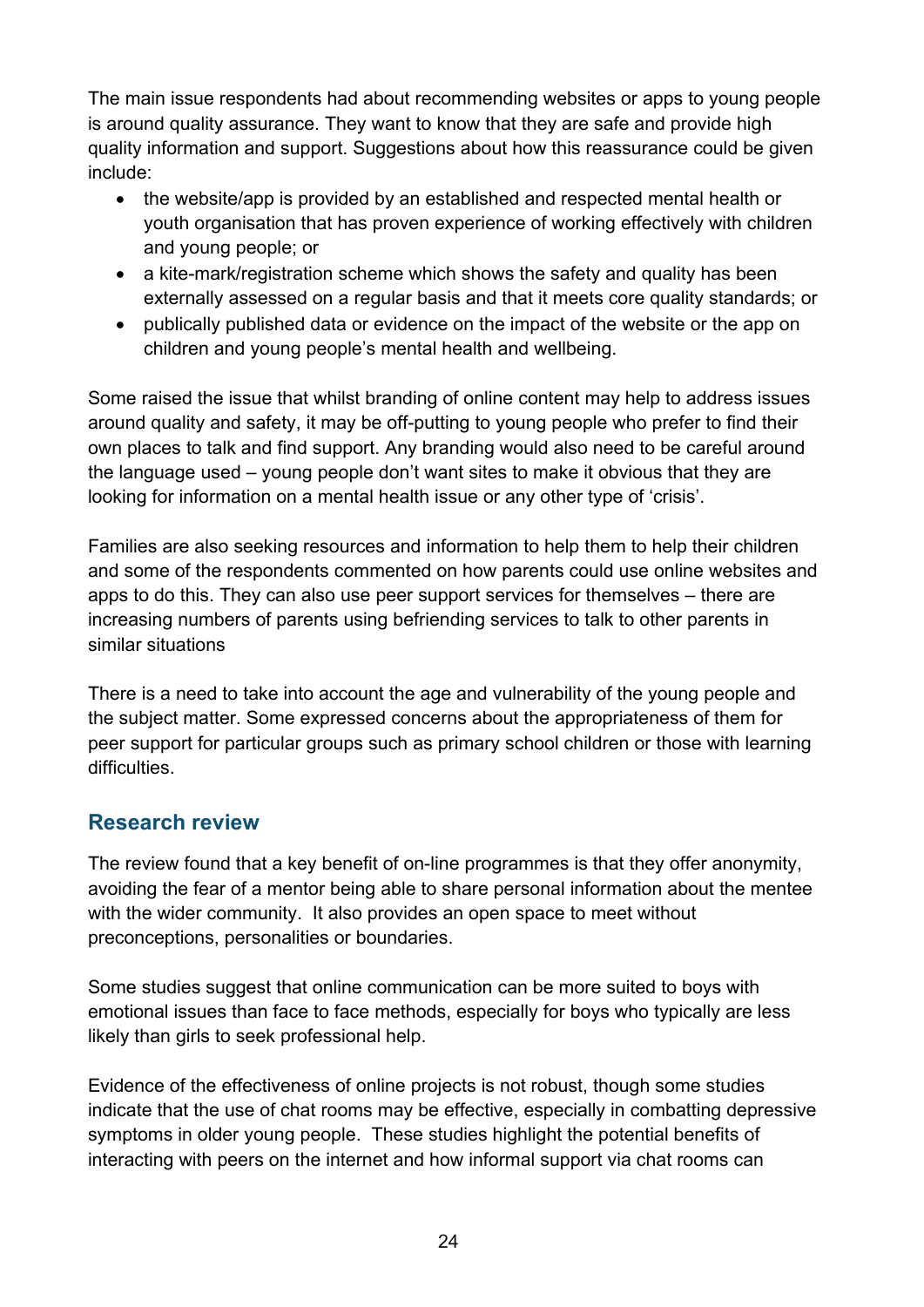reduce depressive symptoms; however they offer little information on peer support processes.

Other studies suggest that online projects can "equalise the playing field as socially marginalised groups are able to communicate, and find the social support online that is often lacking in their traditional relationships".

## <span id="page-24-0"></span>**8. Access to specialist services**

**Context: Peer support is not a replacement for support from adults or specialist support from mental health professionals, but it should be able to signpost those who need it to the appropriate services.** 

These discussions and questions focused on how peer support programmes can fit within the wider continuum of mental health support for children and young people. Respondents were asked how peer support programmes can fit within processes that ensure appropriate referrals to professional help when needed.

As these questions were focused on how systems and processes might effectively work together it was only asked to the adults as it was felt to be less relevant to young people. However, over a third of young people that responded online said that peer support programmes should have an adult to speak to about any serious problems that arose.

## **Adults' responses**

Adults in both the call for evidence and the workshops felt that peer support can be a helpful early intervention and a stepping stone to further services as necessary. However they felt that it is important that any peer support system is fully integrated into an easily accessible support network of adult and clinical support.

Some respondents in the workshops suggested that as part of developing a peer support programme, schools and community organisations should ensure they engage in advance with GPs, health providers, social care providers, VCS organisations and other providers in their local areas and collaborate to share good practice.

They felt that referral pathways should be drawn up in advance with the agreement of all the services involved. All involved in the peer support scheme should be aware of these processes, and they should be regularly reviewed as to their effectiveness.

Numerous respondents suggested that a lack of access to CAMHS and other specialist support would be a risk to peer support programmes. They mentioned the importance of having sufficient support services and a clear pathway for referrals. They were clear that the decision to escalate to specialist help, such as CAMHS, should not be taken solely by the young mentor but should be done with the support of an adult.

There was consensus that all mentors should be able to immediately flag up an emergency situation to an on-site adult, irrespective of the subsequent pathway.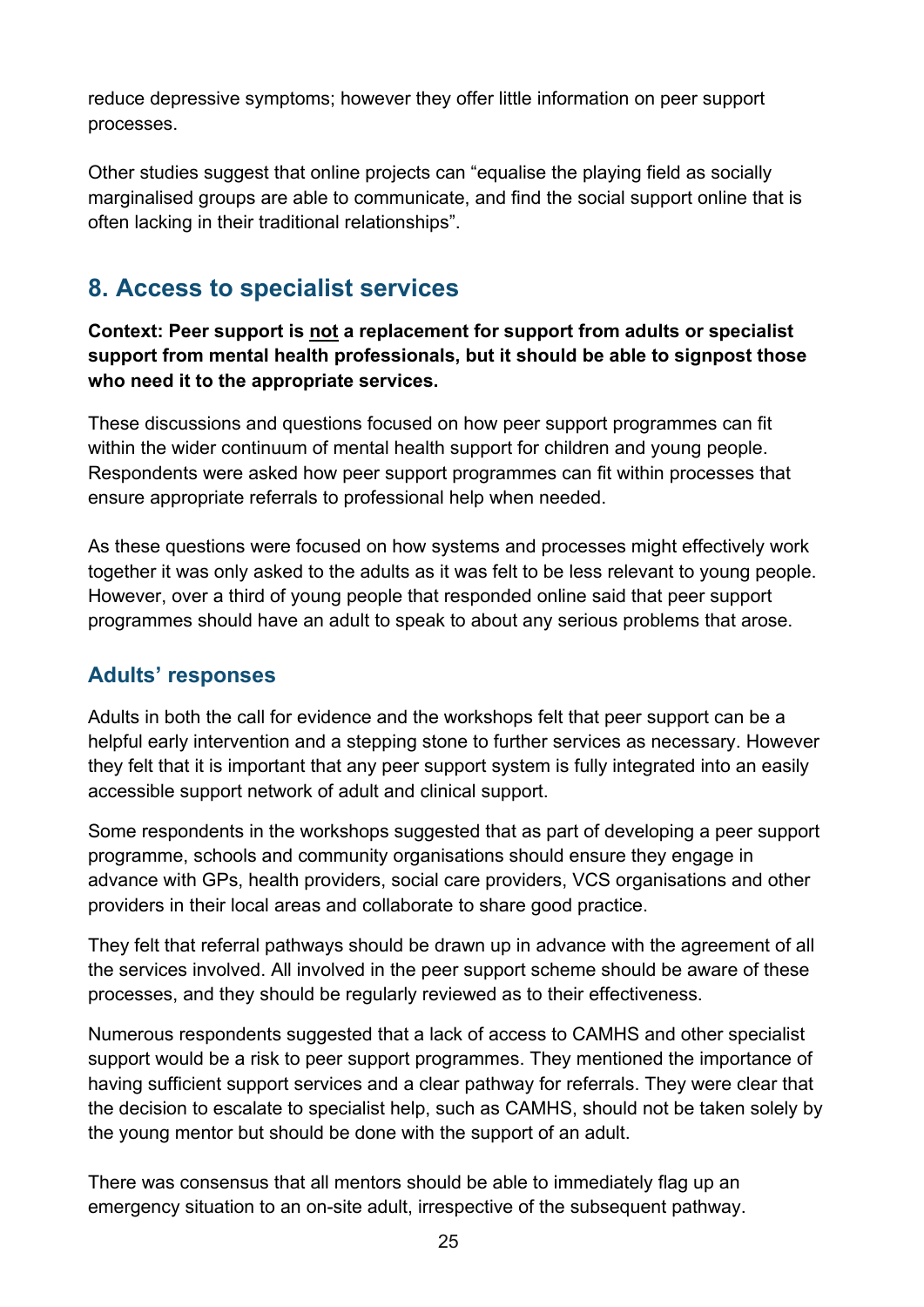## **Research review**

The review didn't focus specifically on the relationship between peer support and specialist services, though it did identify gaps between provisions as a critical factor in the success of programmes.

Adult support and/or supervision of peer supporters is often seen as vital to school peer support programmes, particularly to ensure that supporters are not left to operate alone beyond their limitations, such as dealing with highly sensitive issues.

Peer supporters also need to know when to seek help and who to seek it from. Collaboration between young people and adults is central to the effectiveness of a peer support programme and pupils need to be trained and monitored so that they know their own limitations and when to seek help.

## <span id="page-25-0"></span>**9. Risks**

**Context: Activities where children and young people disclosing personal information to one another, either face to face or online, carry certain risks around privacy and safeguarding. We want to know more about what the possible risks might be both for those offering and those receiving the support.**

Adult respondents were asked to consider what the risks might be around providing peer support, either through face-to-face or online methods.

These questions were focused on the risks to successful implementation and were only asked to the adult respondents.

## **Adults' responses**

In the call for evidence most respondents felt that the greatest risks come through inadequate training and ongoing support and supervision of those providing the peer support. The major concern is that children and young people don't have the right knowledge or experience to support their peers. This can lead to issues such as:

- the problems are exacerbated through incorrect advice;
- the peer supporter ends up feeling isolated and distressed when they are unable to help; and
- both the mentor and mentee are unsure of when and how to seek professional help.

Issues around safeguarding and confidentiality were also a major concern, particularly around ensuring that young people know when information is to be kept private and when it must be shared with an adult.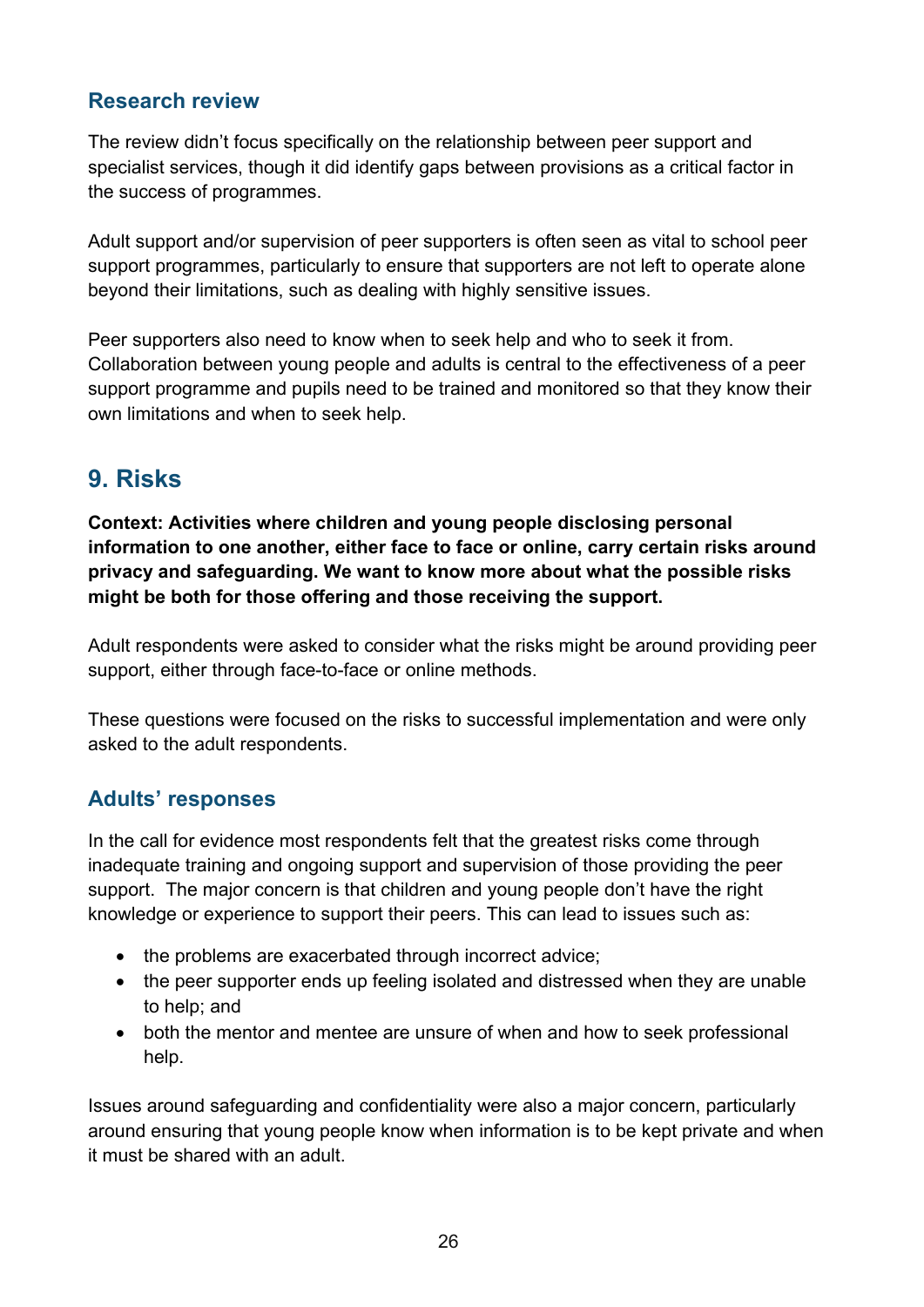The other major issue raised was how to ensure the relationship between the mentor and mentee is appropriate and effective without the boundaries 'blurring' between the roles.

In the workshops, concerns were raised that setting up support systems that don't continue can create more issues than it helps. They felt that any peer support programme needs to be part of a wider, sustained approach based around the whole needs of the child. This includes not having a cut-off at school leaving age as for many vulnerable young people this can be a very challenging time.

They also had concerns around labelling vulnerable young people by creating peer support groups that obviously focus on particular issues. Good systems should allow young people to find their own commonality of experience, though it was acknowledged that this can be difficult if funding is ring-fenced for specific issues.

## **Research review**

The main risks to be addressed to ensure successful delivery were identified as being:

- Lack of sustainability because of conflicting priorities in the school, a lack of time, or an over-reliance on a single co-ordinator who may leave the school. These issues can be addressed by making sure there is support from senior management and other staff, and in setting up the scheme with a clear and realistic plan of timing and resources.
- Low take-up of the scheme by pupils. This can be caused by a lack of trust in the peer mentors or by general disengagement with the scheme. To address this, it is important to have a clear and robust process for selecting peer supporters, and a sound mechanism for support and supervision. Prominent marketing and publicity in school can also help to encourage take-up.
- Negative impacts on participants: the review has highlighted that some programmes may have a negative impact on young people (e.g. bullying projects where exposure to others with experience of bullying may re-inforce their attitudes and behaviours).
- There are also risks of exposing children and young people to unsettling or overwhelming information about mental illness, particularly in programmes that address more serious mental health issues such as self-harm. In some cases this may impact on the mental health of the peer mentors. This can best be addressed by ensuring robust procedures and sufficient staff to provide support to the mentors.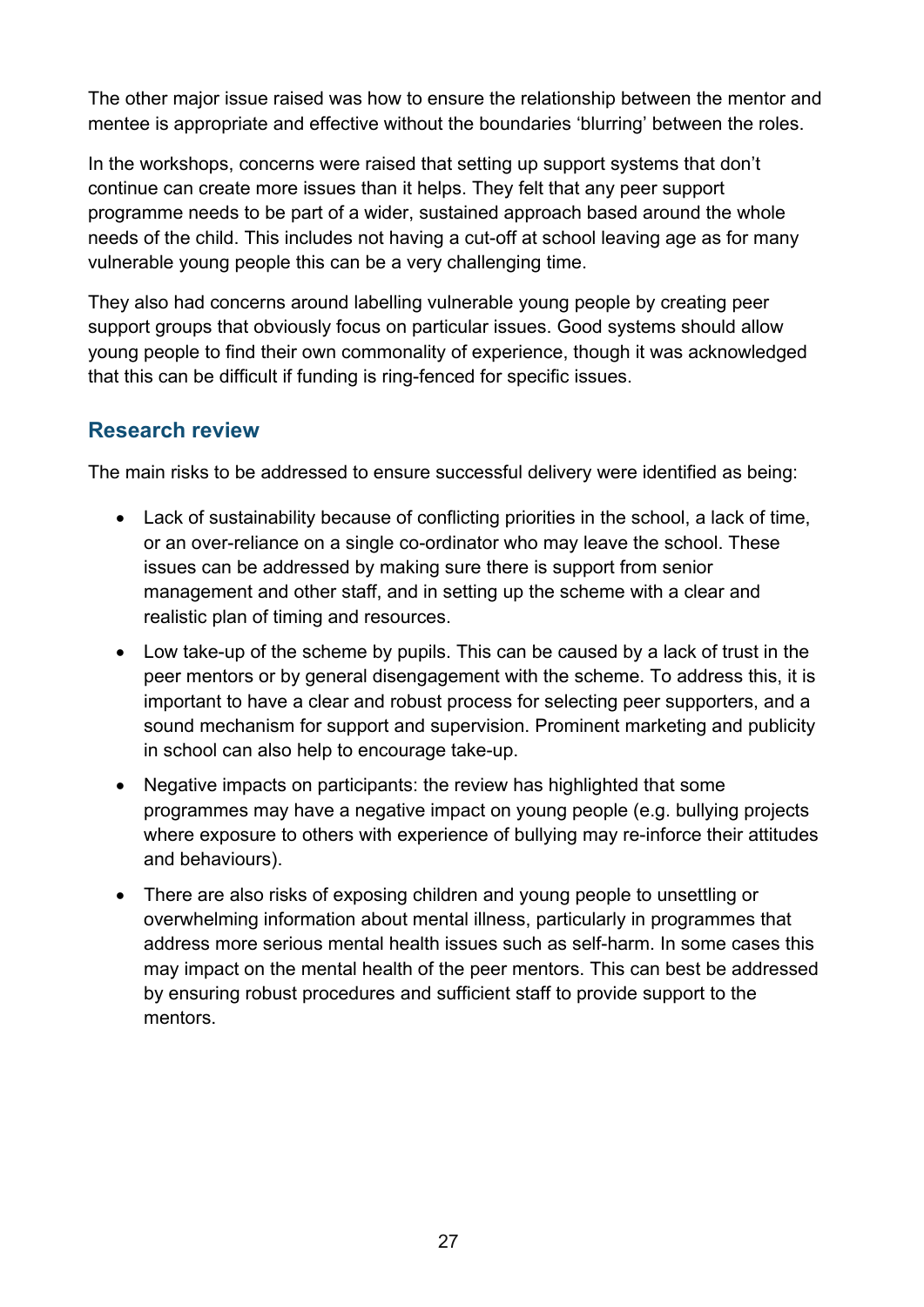# <span id="page-27-0"></span>**Annex A – Organisations that contributed**

The Department for Education would like to thank all those that contributed to the call for evidence activities either as part of our Advisory Group or through chairing, arranging or attending one of our nine workshops, completing our online surveys or responding to one of our Twitter polls.

We have not named individual respondents or attendees.

A list of organisations that contributed are as follows:

| <b>Adoption UK</b>                                                 | Northumberland Domestic Abuse<br><b>Services</b>                     |
|--------------------------------------------------------------------|----------------------------------------------------------------------|
| Al-Anon/Alateen                                                    | Off the Record Croydon                                               |
| <b>Association of Colleges</b>                                     | <b>Parenting UK</b>                                                  |
| Association of Teachers and Lecturers                              | ParentsZone                                                          |
| Barnardo's                                                         | Place2Be                                                             |
| <b>Beat</b>                                                        | <b>PSHE</b> education                                                |
| <b>British Association Counselling and</b><br>Psychotherapy (BACP) | Reach Feltham Academy                                                |
| <b>British Youth Council</b>                                       | <b>Richmond Park Academy</b>                                         |
| <b>CAMHS Solent NHS Trust</b>                                      | Riverside School, Bromley                                            |
| <b>Carers Trust</b>                                                | <b>RLSB</b>                                                          |
| Centre for Self Managed Learning                                   | Royal College of Paediatrics and Child<br>Health                     |
| <b>Changing Families Project</b>                                   | <b>Salus Group</b>                                                   |
| <b>Charlie Waller Memorial Trust</b>                               | Sandon School                                                        |
| <b>Clifton with Rawcliffe Primary School</b>                       | <b>Scouts</b>                                                        |
| Contact a Family                                                   | Sefton Council Well Young Person<br>Team                             |
| <b>Coram BAAF</b>                                                  | <b>Self Esteem Team</b>                                              |
| Diana Award                                                        | Self Management UK                                                   |
| <b>Dorset County Council</b>                                       | <b>SEND Consultancy</b>                                              |
| Dove Bereavement Service                                           | <b>Silent Secret</b>                                                 |
| Duke of Edinburgh Awards                                           | Somerset Young Mental Health<br>Champions                            |
| East Leake Academy                                                 | South Cheshire College                                               |
| <b>EHCAP Ltd</b>                                                   | South West London and St. George's<br><b>NHS Mental Health Trust</b> |
| <b>Family Action</b>                                               | Southampton City Council                                             |
| Family Links and the Nurturing Schools<br><b>Network</b>           | <b>St Helens RC Primary School</b>                                   |
| <b>Family Matters</b>                                              | St Wilfred's RC College                                              |
| <b>Girl Guiding UK</b>                                             | <b>Star Bereavement Support Service</b><br>(Charity)                 |
| <b>HeadStart Newham</b>                                            | <b>StreetGames</b>                                                   |
| <b>HeadStart Wolverhampton</b>                                     | <b>Student Minds</b>                                                 |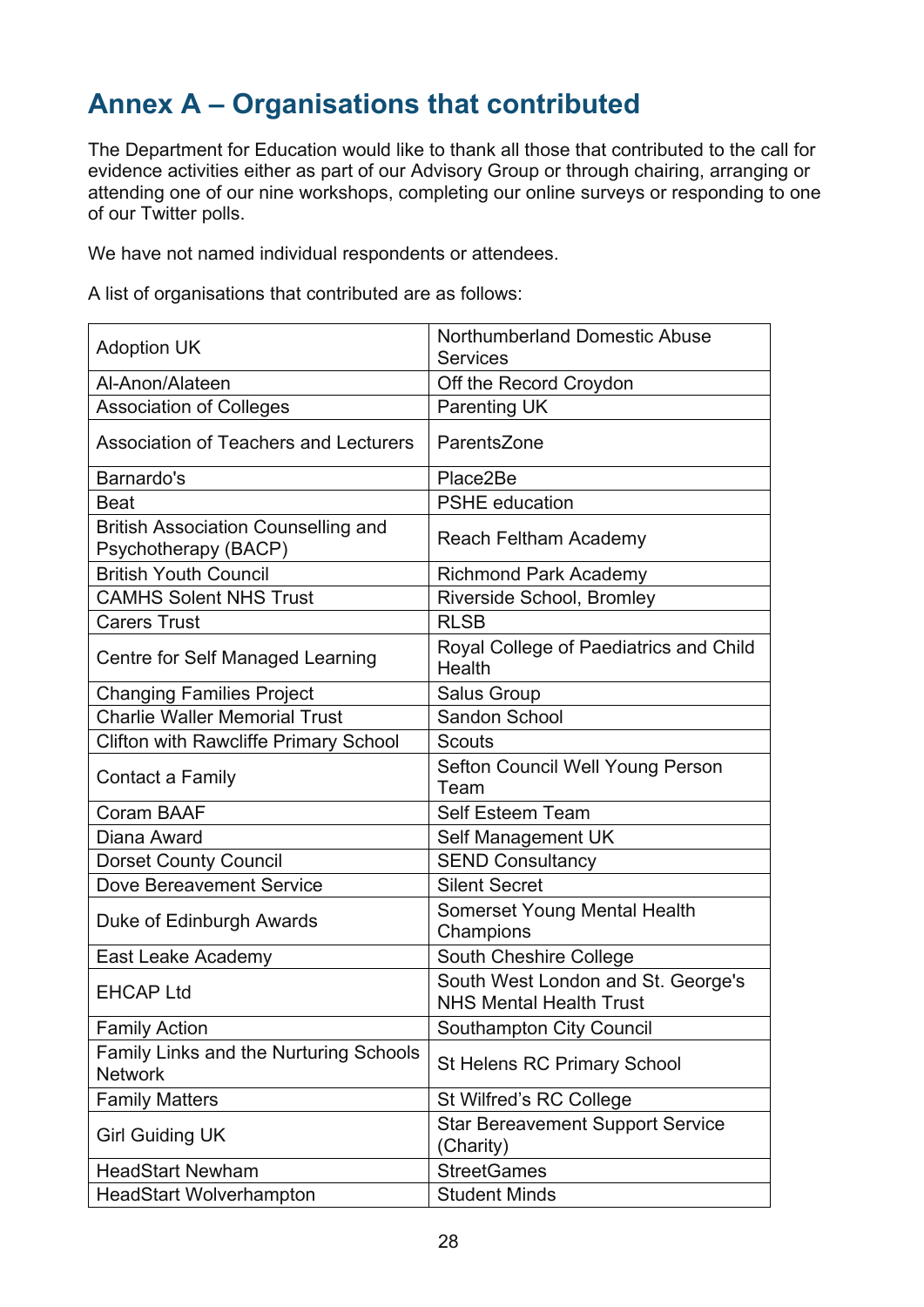| Healthwatch, Wokingham Borough                                                              | The Cheadle and Marple College<br><b>Network</b> |
|---------------------------------------------------------------------------------------------|--------------------------------------------------|
| <b>Healthy Minds</b>                                                                        | The Children's Sleep Charity                     |
| <b>Hector's House</b>                                                                       | The CLD Trust                                    |
| <b>Highgate Secondary School</b>                                                            | The Diana Award                                  |
| Holy Trinity VA CofE Primary School                                                         | The Magna Carta school                           |
| <b>Hull City Council</b>                                                                    | The Prince's Trust                               |
| Huntingdonshire Regional College                                                            | The Priory School                                |
| <b>IMAGO</b>                                                                                | The Project                                      |
| Institute of Group Analysis                                                                 | <b>Thorns Community College</b>                  |
| <b>Kids</b>                                                                                 | <b>Timbercroft Primary School</b>                |
| Kidscape                                                                                    | Time to Change                                   |
| KindleCo specialist Consultancy                                                             | <b>TimeBank</b>                                  |
| <b>Leek Federation Churnet View Middle</b><br>School                                        | <b>Turning Point</b>                             |
| London Borough Lewisham                                                                     | University of Surrey                             |
| <b>MCMA</b>                                                                                 | <b>Wellington College</b>                        |
| Me <sub>2</sub>                                                                             | <b>West Sussex County Council</b>                |
| <b>Mental Health Foundation</b>                                                             | <b>Weston College</b>                            |
| <b>METRO Charity</b>                                                                        | <b>Wider Learning</b>                            |
| Mind                                                                                        | <b>YMCA England</b>                              |
| National Association of Independent<br>Schools and Non-Maintained Special<br>Schools (NASS) | <b>Young Minds</b>                               |
| <b>National Children's Bureau</b>                                                           | Young NCB                                        |
| <b>National Citizen Service</b>                                                             | <b>Youth Net</b>                                 |
| <b>NCVO Mentoring and Befriending</b>                                                       | Youth Sport Trust                                |
| North Oxfordshire Academy                                                                   | <b>Youthworks Consulting Ltd</b>                 |
| <b>North Yorkshire Police</b>                                                               |                                                  |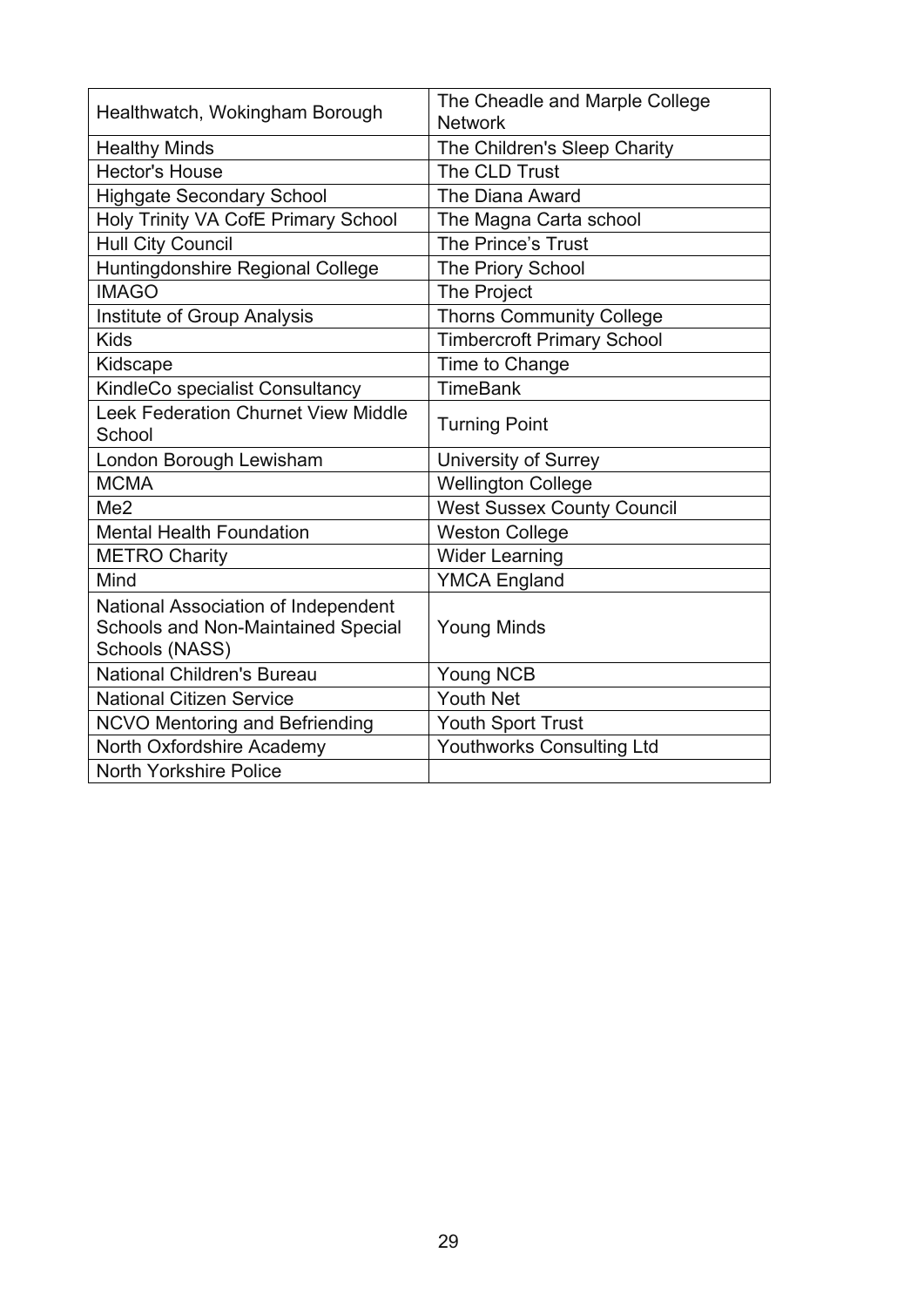# <span id="page-29-0"></span>**Annex B – Questions from the children and young people's survey**

## **Peer support – your opinions:**

- 1. Have you ever been involved in peer support (tick all that apply)?
	- a. Yes as a peer supporter
	- b. Yes receiving support
	- c. No
- 2. If you have been involved in peer support, please tell us about it. For example, what do you think was good about it, and what could have been better?

## *[Free text box]*

#### *If answered 1b or c, move to 3; else move to 5*

- 3. If training were available, would you be interested in being a peer supporter?
	- a. Yes
	- b. No

#### *If answered 3b, go to 4; else go to 5*

- 4. If not, why not (tick all that apply)?
	- a. I don't know enough about emotional wellbeing
	- b. I don't feel confident supporting my peers
	- c. I'm just not interested/it's not for me
	- d. I'm worried about what my friends might say
	- e. I'm dealing with my own issues around wellbeing
	- f. I'm not interested now, but might be in the future
	- g. I don't have the time
	- h. Any other reasons (please specify)

#### *If answered 1a or c; go to 5; else go to 7*

- 5. If it were available to you, would you be interested in having a peer supporter to talk to?
	- a. Yes
	- b. No

## *If answered 5b, go to 6; else go to 7*

- 6. If not, why not (tick all that apply)?
	- a. I don't think peer support would help me
	- b. I don't need peer support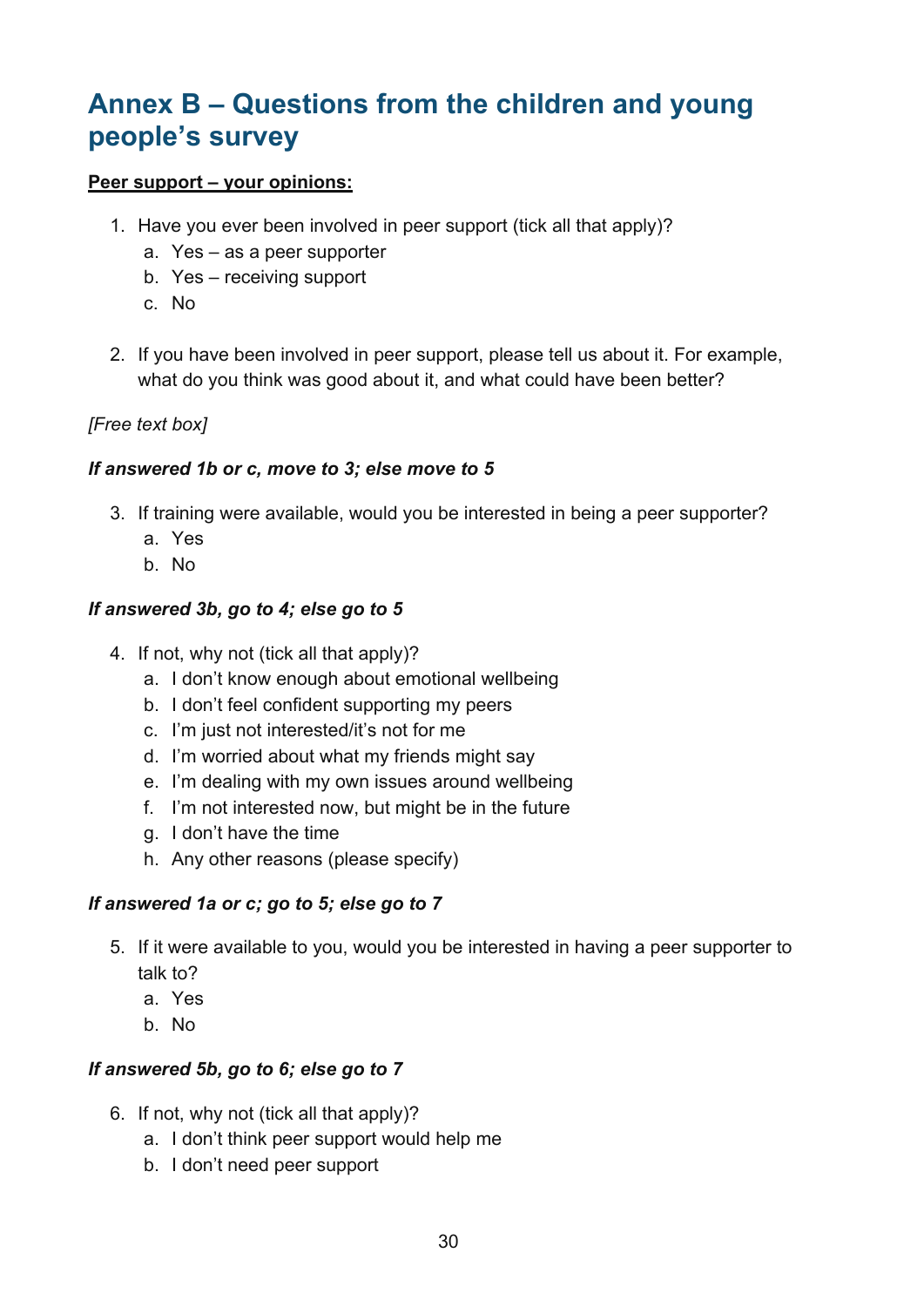- c. I don't feel confident that anything I might say during peer support would be kept confidential
- d. I'm worried about what my friends might say
- e. I don't have time
- f. I'd prefer to be a peer supporter
- g. I'm getting support somewhere else
- h. Any other reasons (please specify)
- 7. What do you think the most important features of a peer support programme are? (select up to 5 features)
	- a. The peer supporters are friendly and approachable
	- b. There is a choice of times to have peer support
	- c. Peer support is available in school
	- d. Peer support is available out of school
	- e. Peer support is available online
	- f. Peer supporters and those receiving support are part of the same friendship group
	- g. Peer supporters and those receiving support are of a different age/social group
	- h. Those giving peer support have personal experience of the difficulties of those receiving it
	- i. You can see your peer supporter every week
	- j. You can see your peer supporter as and when you need them or at a drop in session
	- k. There is an adult to talk to if there are any problems
	- l. There is information about peer support available
	- m. There is information about other support available, e.g. to access after peer support is finished
- 8. Are there any other features of peer support that you think are important?

*[Free text box]*

## **Online support:**

- 9. What do you think the most important features of an online peer support programme are? (please select up to 3 features)
	- a. How your friends and peers rated it
	- b. That it's a safe place to get advice
	- c. Whether it's anonymous
	- d. Who's providing the advice
	- e. How negative comments are managed
	- f. Whether it has a 'safe' kitemark

## **Support, training and accreditation:**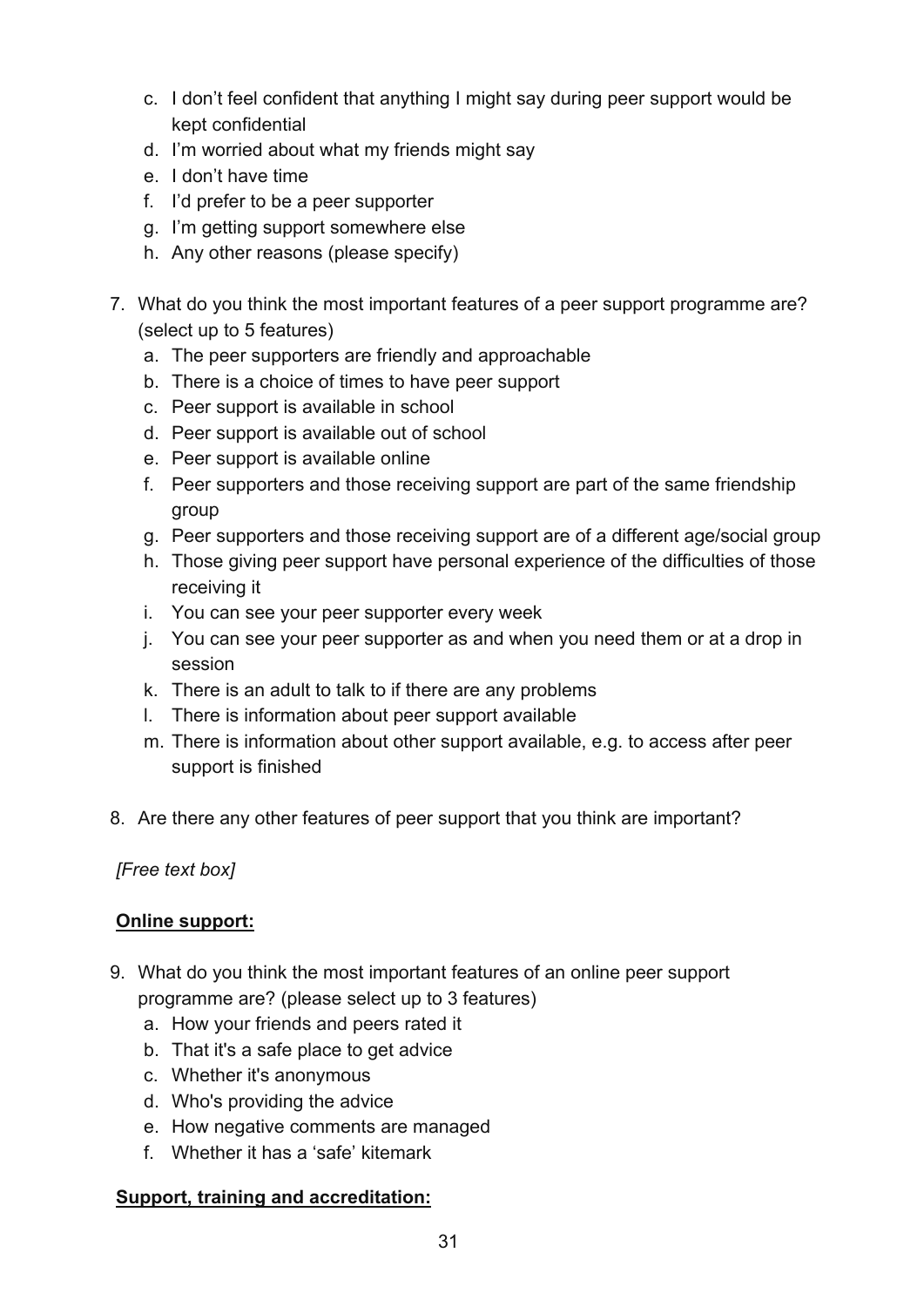10.What support or training do you think peer supporters should get? Tick as many as apply?

- Training before they begin
- Ongoing training
- Ongoing emotional support/opportunities to talk to an adult about any difficult issues that come up
- Rules on confidentiality etc.
- Training on safeguarding/keeping people safe
- Opportunity to talk to other people offering peer support
- Any other comments
- 11.What recognition do you think peer supporters should get?
	- a. A badge or award from your school/college
	- b. Be part of an existing award eg Duke or Edinburgh's Award
	- c. Being able to put peer support on your CV/UCAS form
	- d. An award from a recognised wellbeing organisation
	- e. Anything else?

## **All about you:**

12.How old are you?

- Up to 11
- 12-16
- 17 and over

13.How would you describe your gender?

- Male
- Female
- Other/prefer not to say

14.Who do you live with?

- Parents/carers
- Other relatives
- In foster care
- Alone
- With friends
- Other

15.Are you in:

- School
- College
- Training
- College and training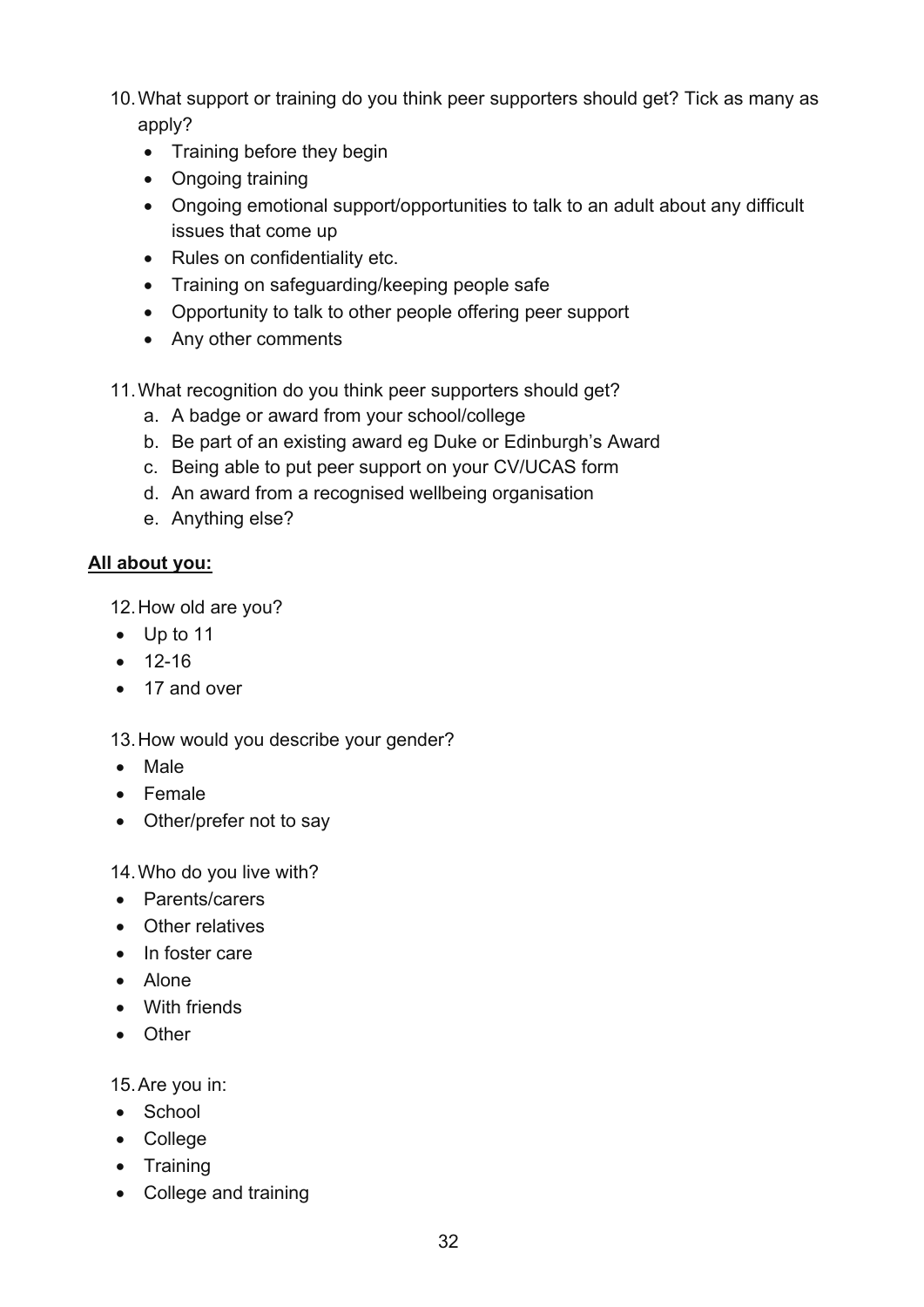- Work
- None of the above
- 16.Do you get 1-1 or small group support in school or college from a teaching assistant?
- 17.Do you have any further comments or views that you would like to share with us?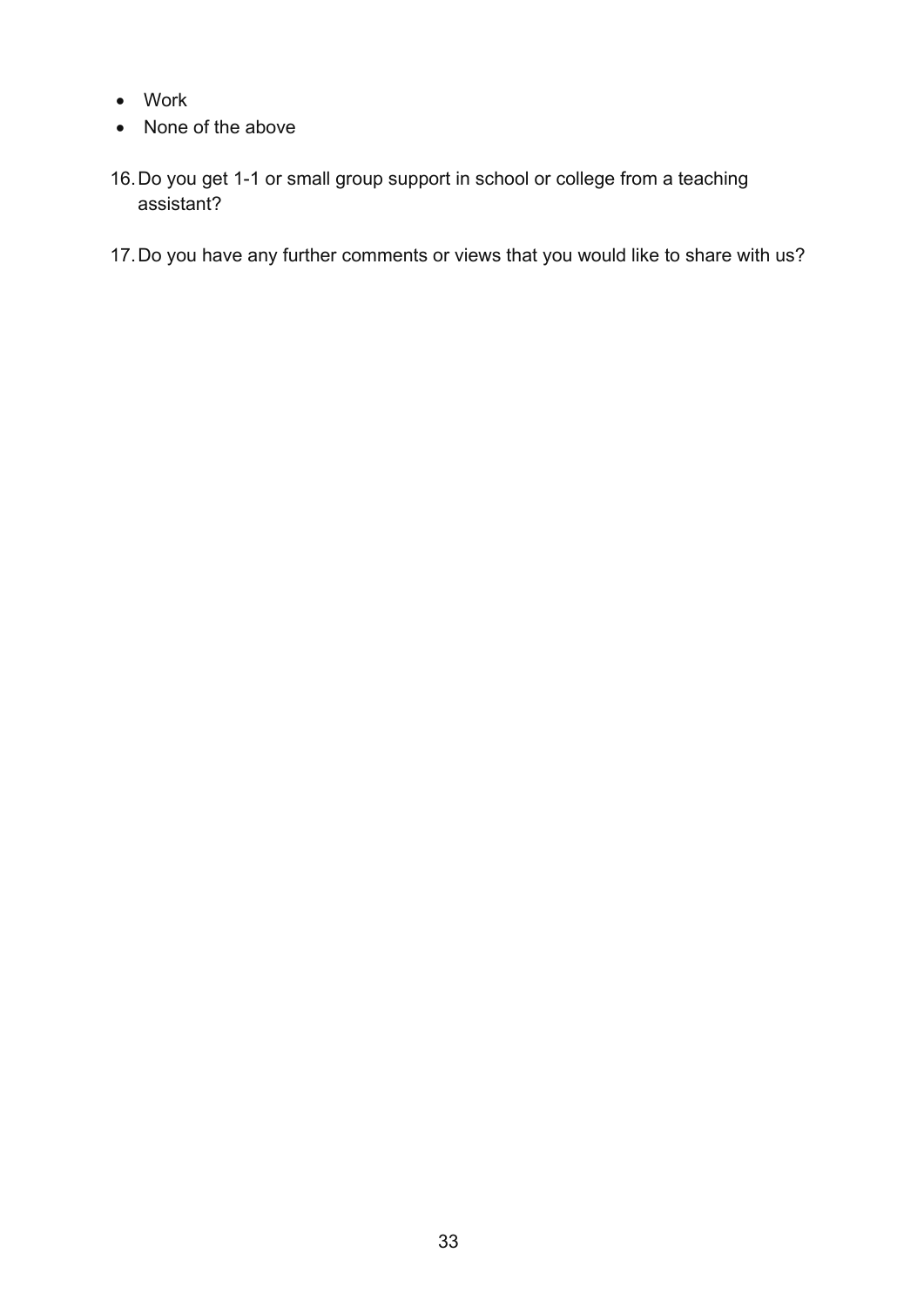# <span id="page-33-0"></span>**Annex C – Questions from the adults' survey**

#### **Peer support – your views and experiences**

- 1. What are your experiences, including any evidence that you can share, about:
	- a) What best practice in peer support across all types of issues looks like?
	- b) How this best practice can be translated into supporting children and young people's mental wellbeing?
	- c) How good peer support approaches in community settings could be used to support programmes within schools and colleges? If any could you please give examples of how they operate and their impact.
	- d) Peer support for mental wellbeing or mental illness (eg. loneliness, depression, eating disorders etc)? If any could you please give examples of how they operate and their impact.
- 2. What in your experience do schools, colleges and community settings need to set up and facilitate peer support (e.g. advice on which models to use, training for young people, an external facilitator)?

#### **Support, training and accreditation**

- 3. In your experience what support or training for peer supporters is needed to make the support effective?
- 4. In your experience what recognition is effective in encouraging young people to take part in peer support activity (group or 1:1) and helping them to capitalise on it in the future?
- 5. In your experience what is effective in encouraging schools/colleges/ community groups to offer peer support?
- 6. In your experience what information or support do children and young people need before they start receiving peer support, or while they are having peer support?

## **Online support**

- 7. What do you think the features of effective online support models for mental wellbeing are?
- 8. How do you think online support could be utilised effectively by schools, colleges and community settings?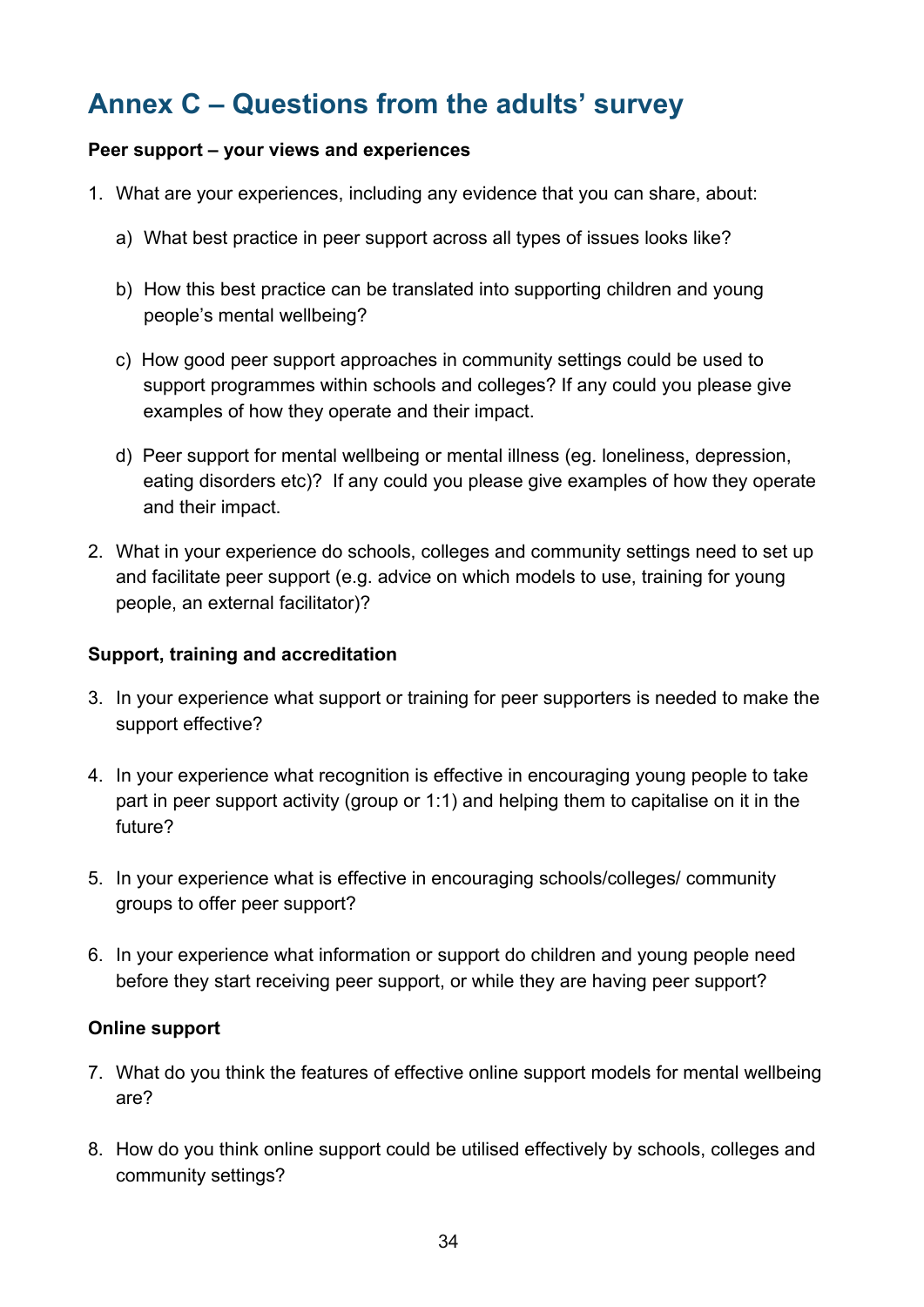9. What information and reassurance would you need to make a recommendation to a young person to use an online peer support app, as either a supporter or someone receiving support?

## **Peer support and linking with specialist services**

- 10.What are your experiences, including any evidence that you can share, about:
	- a) How peer support fits within the wider continuum of mental health support?
	- b) How good peer support models can ensure appropriate referrals and a swift response to professional help when needed to prevent escalation and crisis of a mental health issue?

## **Risks**

11.What are your experiences, including any evidence that you can share, about the risks of providing peer support, either through face-to-face or online support?

## **About you**

- 12.Are you responding as or on behalf of :
	- A parent/carer
	- A school/college
	- A community setting
	- A voluntary organisation
	- A mental health professional
	- A provider of online support
	- Other (please state)

Please let us have any other comments or thoughts that you would like to share.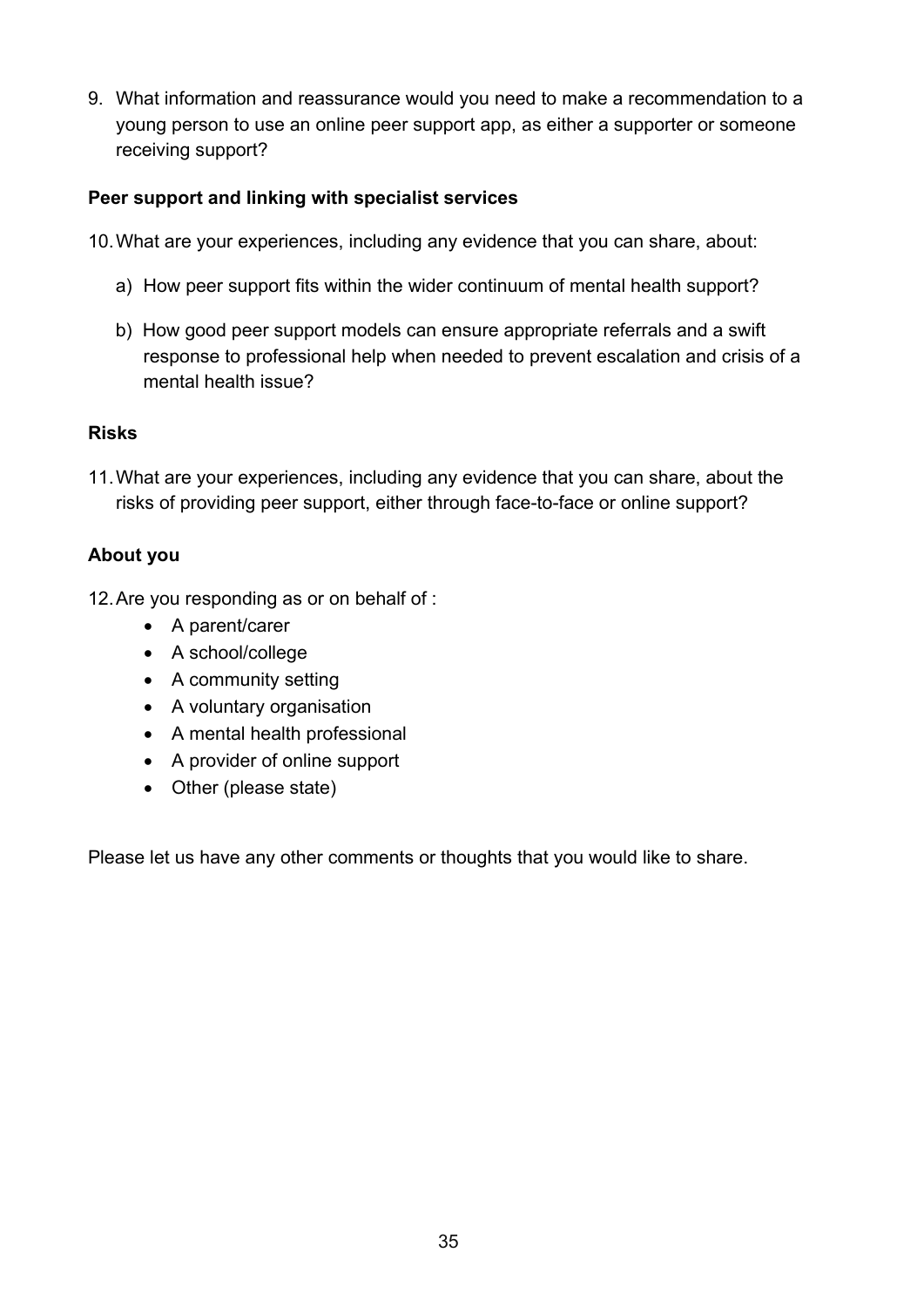# <span id="page-35-0"></span>**Annex D – Twitter poll questions**

- 1) If you had a serious problem such as a mental health issue, who in school would you talk to? (243 votes)
	- Teacher (30%)
	- Parent  $(10%)$
	- *Friend (38%)*
	- School counsellor (22%)
- 2) What do you look for in websites/apps which provide emotional support? (78 votes)
	- Friends like it  $(4%)$
	- Other's say it's good (8%)
	- Safe place to get advice (42%)
	- *Professionals give advice (48%)*
- 3) What support or training do you think people who provide emotional support should get? (145 votes)
	- *Formal training (34%)*
	- Ongoing emotional support (28%)
	- Training on safeguarding (8%)
	- Peer support themselves (30%)
- 4) When you are feeling down or worried who do you talk to first? (113 votes)
	- *Friends (face to face) (58%)*
	- Parents (20%)
	- Teachers (13%)
	- Online friends (9%)
- 5) What is most important to you when you are talking to someone about feeling down or worried? (162 votes)
	- That we are friends (33%)
	- That we \*are not\* friends (6%)
	- They've experienced this (22%)
	- *They are trained for this (39%)*